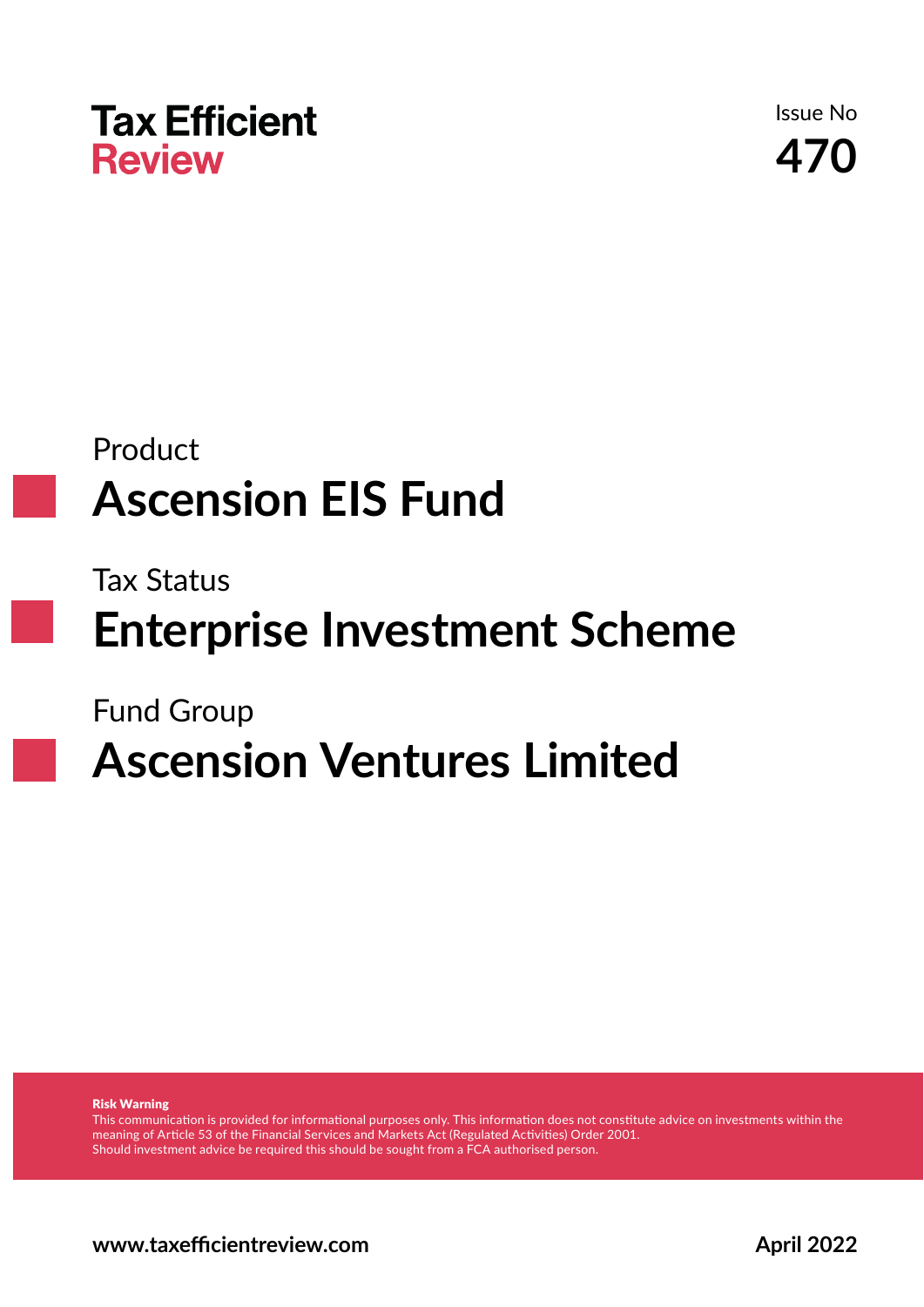### **Editors**

**Martin Churchill Hugh Rogers**

**Tax Effi cient Review is published by Tax Effi cient Review Ltd 35 The Park London NW11 7ST Tel: +44 (0)20 8458 9003 www.taxeffi cientreview.com**

Copyright © 2022 Tax Efficient Review Ltd.

All Rights Reserved. The information, data and opinions ("Information") expressed and contained herein: (1) are proprietary to Tax Efficient Review Ltd and/or its content providers and are not intended to represent investment advice or recommendation to buy or sell any security; (2) may not normally be copied or distributed without express license to do so; and (3) are not warranted to be accurate, complete or timely.

Tax Efficient Review Ltd reserves its rights to charge for access to these reports.

Tax Efficient Review Ltd is not responsible for any damages or losses arising from any use of the reports or the Information contained therein.

The copyright in this publication belongs to Tax Efficient Review Ltd, all rights reserved, and for a fee the author has granted Ascension Ventures Limited an unlimited non-exclusive and royalty free licence to use the publication.

14 June 2022 16:42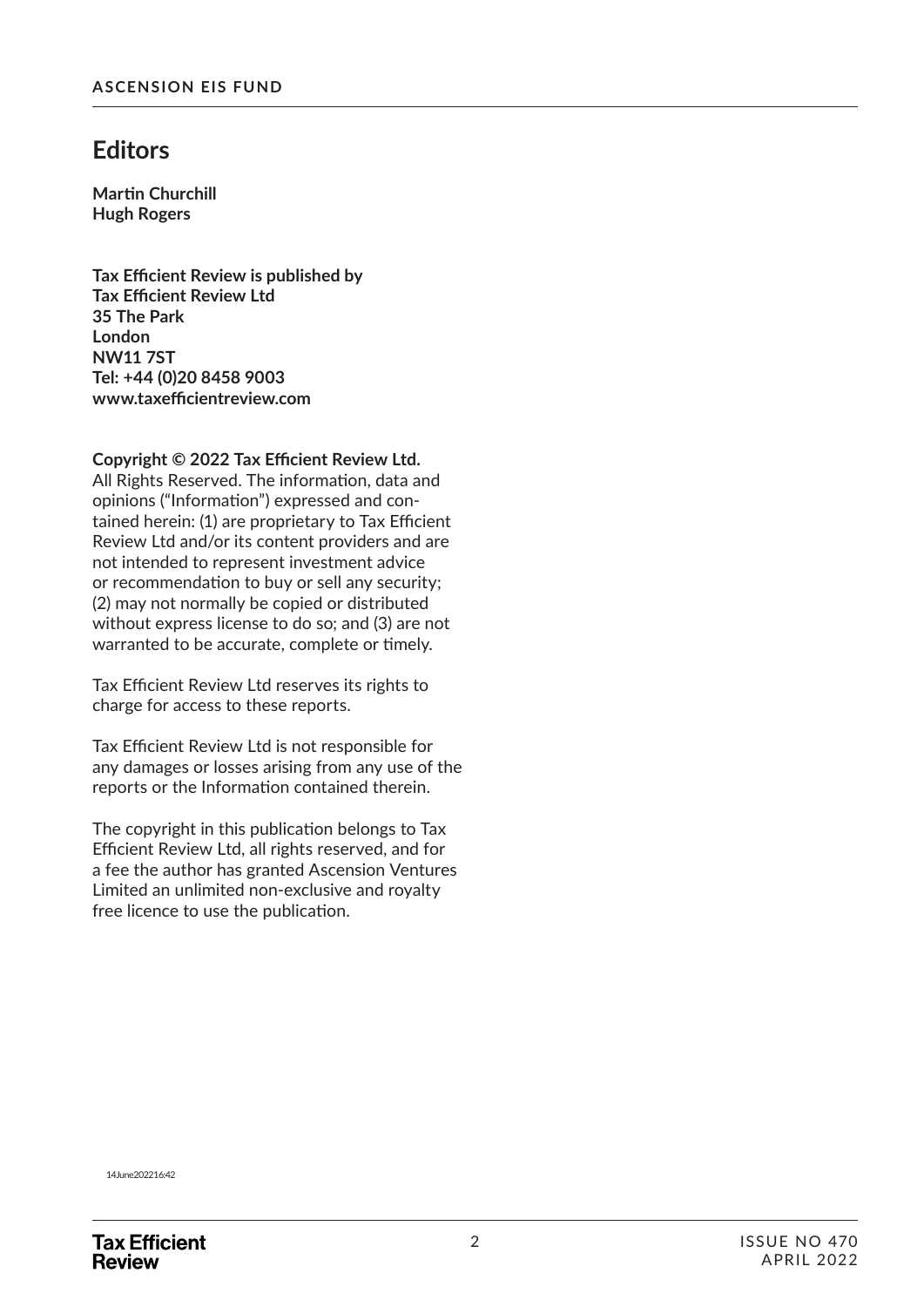| <b>Table of Contents</b> |  |
|--------------------------|--|
|                          |  |
|                          |  |
|                          |  |
|                          |  |
|                          |  |
|                          |  |
|                          |  |
|                          |  |
|                          |  |
|                          |  |
|                          |  |
|                          |  |
|                          |  |
|                          |  |
|                          |  |
|                          |  |
|                          |  |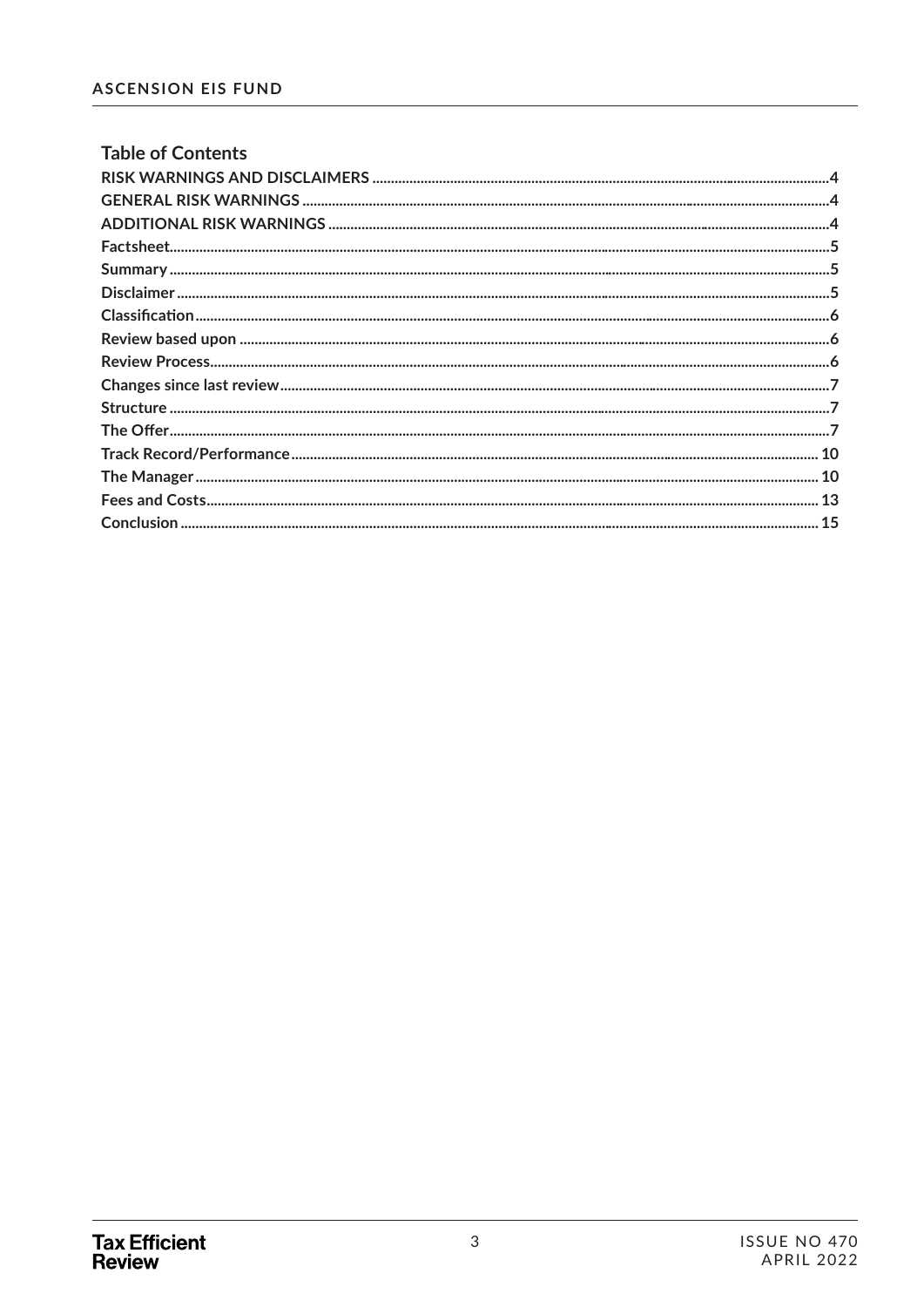### **RISK WARNINGS AND DISCLAIMERS**

This communication is provided for informational purposes only. This information does not constitute advice on investments within the meaning of Article 53 of the Financial Services and Markets Act (Regulated Activities) Order 2001. Should in- vestment advice be required this should be sought from a FCA authorised person.

Tax Efficient Review' (the "Review") is issued by Tax Efficient Review Limited ("TER"). The Review is provided for information purposes only and should not be construed as an offer of, or as solicitation of an offer to purchase, investments or investment advisory services. The investments or investment services provided by TER may not be suitable for all readers. If you have any doubts as to suitability, you should seek advice from TER. No investment or investment service mentioned in the Review amounts to a personal recommendation to any one investor.

### **GENERAL RISK WARNINGS**

Your attention is drawn to the following risk warnings which identify some of the risks associated with the investments which are mentioned in the Review:

### **Fluctuations in value of investments**

The value of investments and the income from them can go down as well as up and you may not get back the amount invested.

### **Suitability**

The investments may not be suitable for all investors and you should only invest if you understand the nature of and risks inherent in such investments and, if in doubt, you should seek professional advice before effecting any such investment.

### Past performance

Past performance is not a guide to future performance.

### Legislation

Changes in legislation may adversely affect the value of the investments.

### **Taxation**

The levels and the bases of the reliefs from taxation may change in the future. You should seek your own professional advice on the taxation consequences of any investment.

### **ADDITIONAL RISK WARNINGS**

#### **Enterprise Investment Scheme offerings:**

- EIS companies are unquoted
- The value of EIS Shares can fluctuate and Investors may not get back their investment;
- There is no market for EIS Shares and Shareholders may not be able to realise their shareholding unless the EIS company is sold or floated on a recognised Stock Exchange. Dividends may not be paid
- Potential Investors should consider that past performance of the EIS Manager is no indication of future performance and there can be no guarantees that the EIS Company will meet its objectives.
- Investment in unquoted companies can offer good investment returns, but, by its uncertain nature involves a much higher degree of risk than investment in a quoted portfolio
- Whilst it is the intention of the EIS Directors that an EIS company will be managed so as to qualify as an EIS, there can be no guarantee that it will maintain such status. A failure to qualify could result in the Company losing the tax reliefs previously obtained, resulting in adverse tax consequences for Investors, including a requirement to repay the 30 per cent. income tax relief
- The past performance of investments should not be regarded as an indication of the future performance of an investment
- Levels and bases of, and relief from, taxation are subject to change. Such changes could be retrospective.
- From 6 April 2014 changes to scheme rules: For investments made on or after 30 November 2015, trades which consist substantially in making available reserve energy capacity, or using that capacity to generate electricity, will no longer be qualifying trades
- For investments made on or after Royal Assent November 2015, new legislation prevents all the following types of acquisitions from being a qualifying use of money:

- an interest in another company such that that company becomes a 51% subsidiary of the issuing company

- a further interest in another company which is already a 51% subsidiary of the issuing company - a trade

- intangible assets employed for a trade - goodwill employed for the purposes of a trade
- For investments made on or after Royal Assent November 2015, there is an age limit on companies issuing EIS shares of 7 years from the date of first commercial sale, or 10 years in the case of a knowledge-intensive company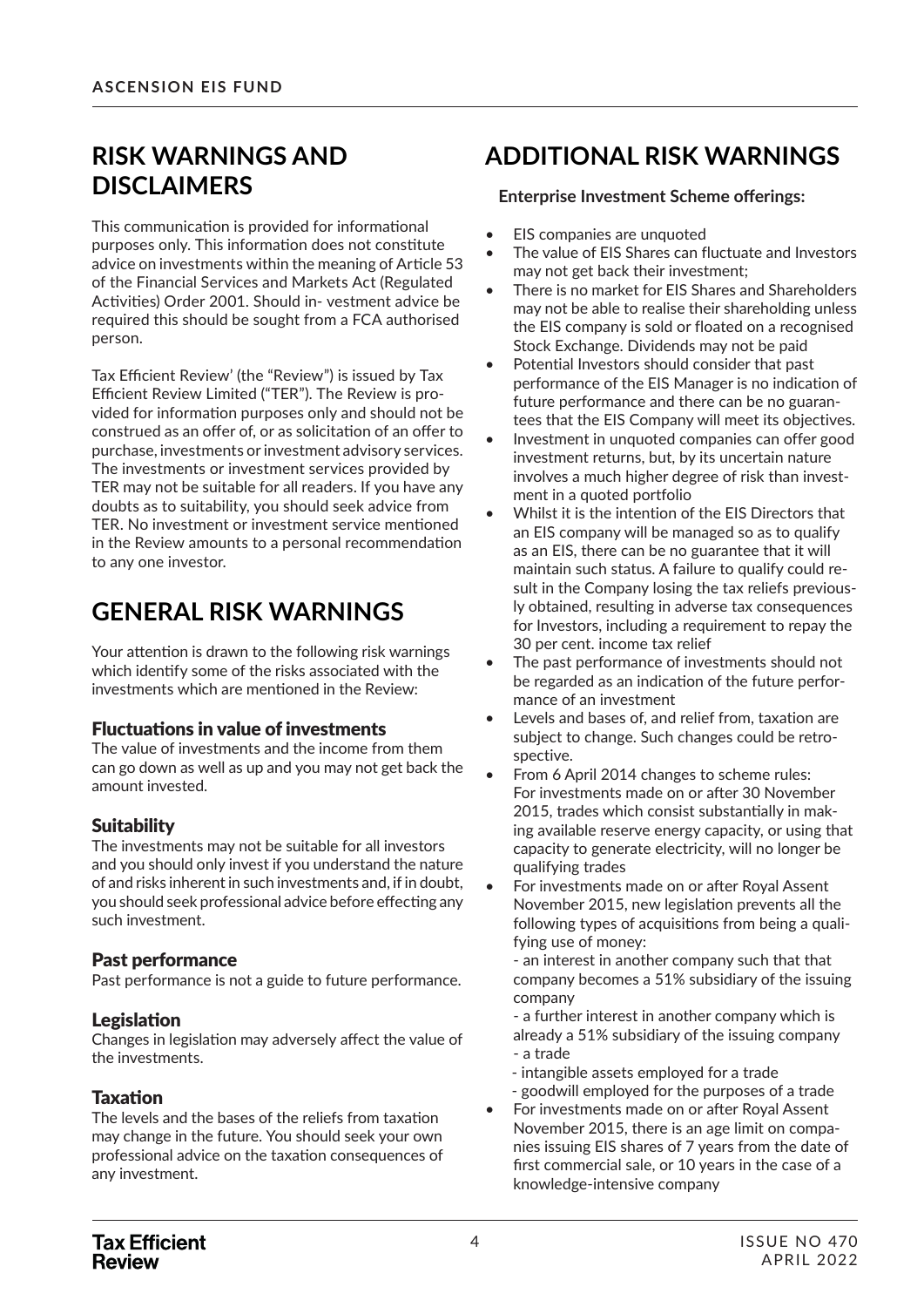### **Factsheet**

| <b>Ascension EIS Fund</b>                      |                                                                                                                    |
|------------------------------------------------|--------------------------------------------------------------------------------------------------------------------|
| <b>Type</b>                                    | <b>Generalist EIS</b>                                                                                              |
| Manager                                        | <b>Ascension Ventures Ltd</b>                                                                                      |
| Custodian                                      | <b>Mainspring Nominees Ltd</b>                                                                                     |
| Promoter                                       | <b>RAM Capital LLP</b>                                                                                             |
| Focus                                          | Investing in technology focussed EIS companies                                                                     |
| Approved Fund & Unap-<br>proved Fund Available | N/A                                                                                                                |
| Minimum investment                             | £25,000                                                                                                            |
| Closing dates                                  | 4th January, 4th April, 4th July, 4th October                                                                      |
| Deployment estimates                           | Full deployment is estimated within 12 months and in 8-10 companies                                                |
| Issue costs                                    | 5% (no VAT)                                                                                                        |
| Annual costs                                   | 1% (plus VAT) per annum for 5 years, based on net subscription amount,<br>deferred and contingent on sale proceeds |
| Initial advisor charges                        | If charged, these will be facilitated by the EIS on subscription.                                                  |

### **Summary**

#### Table 1: Tax Efficient Review summary of offering Pros and Cons

| <b>PRO<sub>s</sub></b>                                 | <b>CONs</b>                                            |
|--------------------------------------------------------|--------------------------------------------------------|
| Three EIS companies have achieved an exit since        | The fees have changed from the previous review         |
| 2020 ZigZag (6x return on cost), Percent (4x) and      | from a nil initial charge and a 2% AMC (deferred) for  |
| Bizzon (1.6x) and the Ascension team has grown         | 5 years, to 5% initial charge and a 1% deferred annual |
| substantially                                          | charge for 5 years                                     |
| Ascension do not participate in the pricing of follow- | Relatively small amounts of money has been raised to   |
| on investment rounds as companies move from SEIS       | date for their EIS but £11m was raised in the previous |
| funding to EIS funding                                 | tax year                                               |
| The Ascension EIS has a performance hurdle which       | Kieran Hill, who co-founded Ascension, has left and    |
| properly aligns the investment team with the risk      | there have been a number of new hires to bolster the   |
| investors undertake                                    | team, which is positive but will need time to bed in   |

### **Disclaimer**

This communication is provided for informational purposes only. This information does not constitute advice on investments within the meaning of Article 53 of the Financial Services and Markets Act (Regulated Activities) Order 2001. Should investment advice be required this should be sought from an FCA authorised person.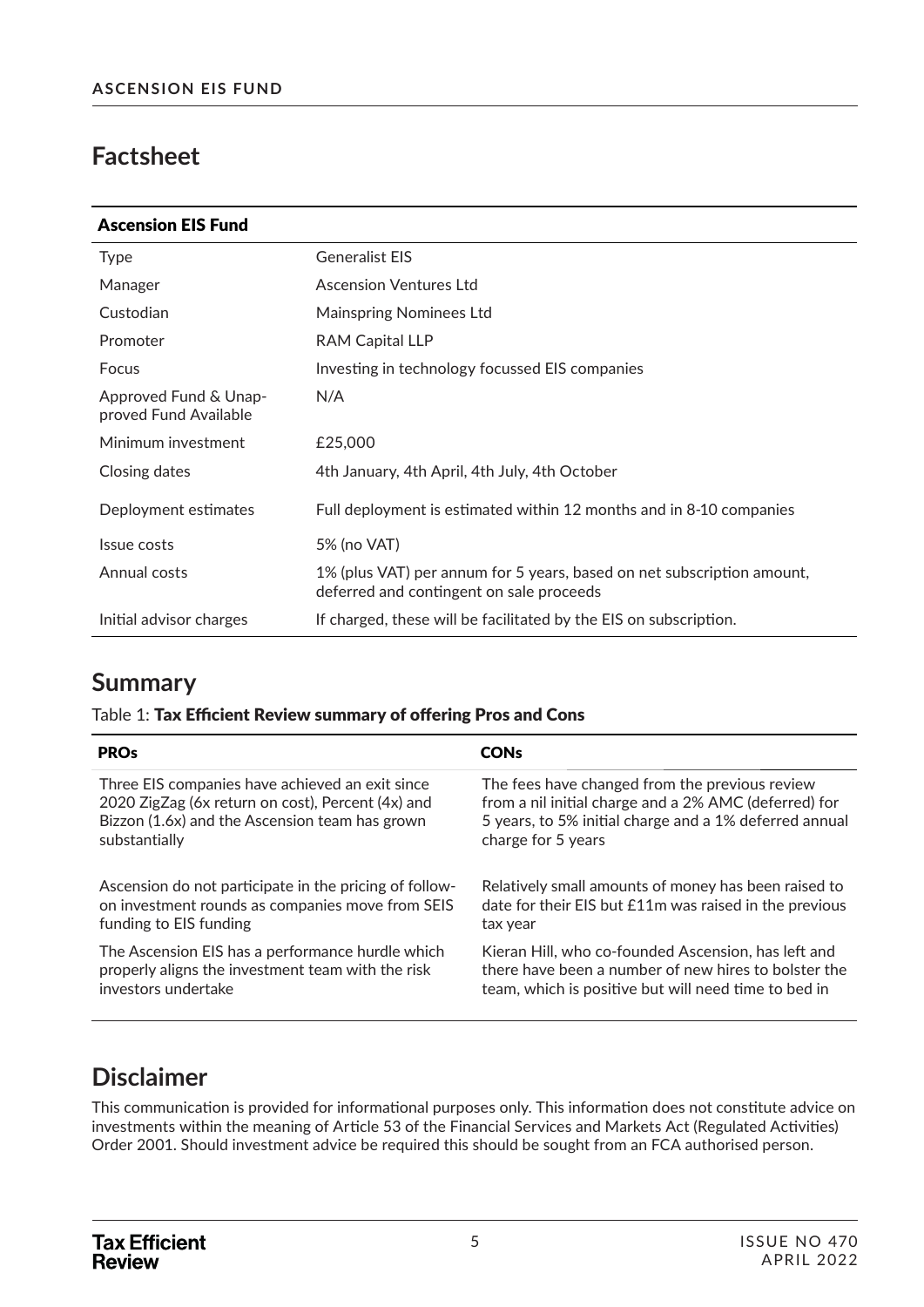### $Cl$ assification

Tax Efficient Review currently classify EIS managers using the following three categories:

- Established EIS managers with a track record in growth return EIS investments (e.g. MMC, Parkwalk)
- Established EIS managers who have had to change their investment strategy to making growth return investments (e.g. Puma, Great Point Media, Ingenious)

### **Review based upon**

This review is based upon the Brochure dated October 2021, phone calls and meetings with the

### **Review Process**

Tax Efficient Review has enhanced the contents of the EIS reviews to focus more on the areas of investment performance and underlying fees.

To increase the comparison of performance, most reviews include a table which details and • EIS managers who make growth return EIS investments, but are without a significant track record of investing in and exiting these investments

TER classify the Ascension EIS offer as "EIS **Growth fund from an established provider with track record ".**

investment team and data provided by Ascension Ventures Ltd.

amalgamates how many investments the EIS manager has held and their performance.

We also now compare total five year predicted fees between products.

| <b>Product Name</b>                 | Net assets<br>£m | <b>Annual Management fee</b>                                                                     | Still to be<br>invested<br>£m |
|-------------------------------------|------------------|--------------------------------------------------------------------------------------------------|-------------------------------|
|                                     |                  | <b>EIS FUNDS</b>                                                                                 |                               |
| EIS 2017-2020                       | 4                | 1%, deferred untill realisations capped at 5 years                                               | 0                             |
| EIS 2020-2022                       | 4                | 2%, deferred untill realisations capped at 5 years.<br>Optional 50% discount for upfront payment | $\Omega$                      |
| Momentum                            | 1                | 1%, deferred untill realisations capped at 5 years                                               | 0                             |
| <b>Unicorn Fund</b>                 | 1                | 1%, deferred untill realisations capped at 5 years                                               | 0                             |
| <b>Conduit Fund</b>                 | 1                | 5% up front managment fee, with a further 1%,<br>deferred untill realisations capped at 5 years  | 2                             |
| Life Fund                           | $\overline{2}$   | 5% up front managment fee, with a further 1%,<br>deferred untill realisations capped at 5 years  | 1                             |
| <b>Fair By Design EIS</b>           | 1                | 5% up front managment fee, with a further 1%,<br>deferred untill realisations capped at 5 years  | $\Omega$                      |
| <b>Carry Back EIS Fund</b>          | $\Omega$         | 5% up front managment fee, with a further 1%,<br>deferred untill realisations capped at 5 years  | 1                             |
|                                     |                  | NON EIS FUNDS THAT CAN CO-INVEST WITH EIS FUNDS                                                  |                               |
| <b>Fair By Design Institutional</b> | 15               | 2% pa Average over 10 years                                                                      | 5                             |
| <b>Good Food Fund</b>               | $\overline{2}$   | 1.5% pa average 5 over years                                                                     | 0                             |
| SEIS 2013-2020                      | 19               | 1%, deferred untill realisations capped at 5 years                                               | 0                             |
| <b>SEIS 2021</b>                    | $\mathbf{1}$     | 2%, deferred untill realisations capped at 5 years.<br>Optional 50% discount for upfront payment | $\Omega$                      |
|                                     |                  | NON EIS FUNDS THAT CANNOT CO-INVEST WITH EIS FUNDS                                               |                               |
|                                     |                  | <b>None</b>                                                                                      |                               |
| <b>TOTAL UNDER MANAGEMENT</b>       | £50m             |                                                                                                  | £8m                           |
| Source: Ascension Ventures Ltd      |                  |                                                                                                  |                               |

#### Table 2: Funds under management as at 21st March 2022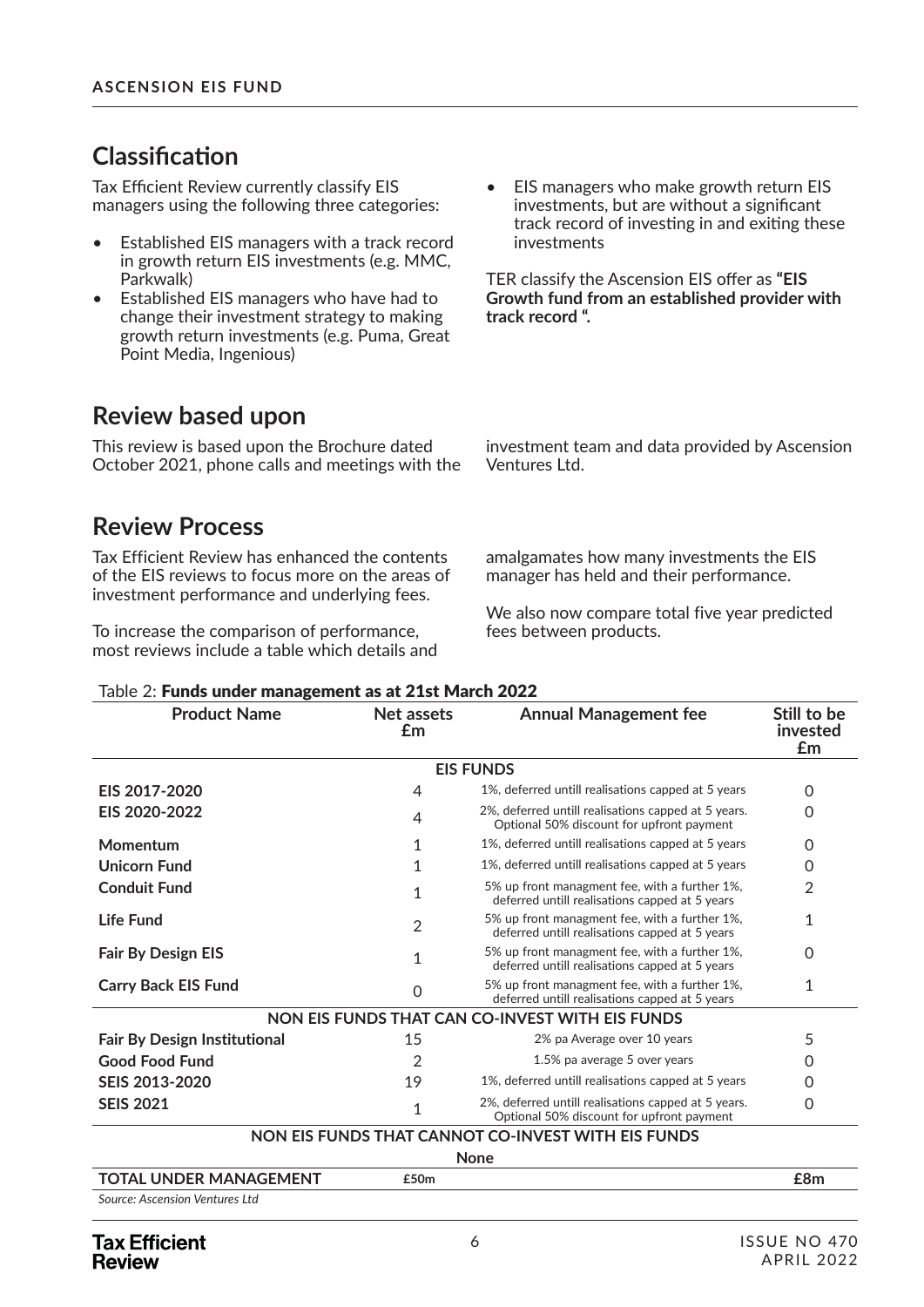### **Changes since last review**

There have been three successful investee company exits since 2020. ZigZag (6x), Percent  $(4x)$  and Bizzon  $(1.6x)$ .

They have raised £11m for the EIS in the current tax year.

Keiran Hill (Partner and Chief Investment Officer)

### **Structure**

This offering is classified by the provider as a non-UCIS discretionary managed investment service. TER by reviewing the product does not validate, ratify, endorse or confirm its classification.

Companies that are hoping to attract subscriptions under the EIS can seek an assurance from HMRC, in advance of inviting applications for shares, to the effect that it is accepted that the conditions of the scheme will be satisfied. The response to a request for an assurance will take the form of a statement as to whether, on the basis of the information provided, HMRC would be able to authorise the company to issue certificates under ICTA/

### **The Offer**

Ascension has been investing in early-stage technology companies since 2014, with its first EIS Fund beginning in 2017. The Ascension EIS focuses specifically on:

- Fintech
- Digital Health
- **Sustainability**
- Next Generation Media
- e-Commerce and DeepTech
- and makes 8-10 investments per tax year. Ascension now also offers relevant investors Business Investment Relief (BIR) across its tax efficient funds.

The following is an example given by Ascension of an investment made in each sector by their Ascension EIS fund:

**• Fintech:** Albert (HQ Mobile Ltd) (exited to Santander) simplifies business finances for the self-employed. It operates in the fast-growing markets at the intersection of the selfleft Ascension in 2020 and a number of additional staff have been recruited.

There was also a further fund raising in their Institutional Fund extension to £15m, backed by Nationwide and Big Society Capital who have anchored the additional fundraise.

S306 (2) or ITA/S204 in respect of the shares to be issued, following receipt of a form EIS1 satisfactorily completed.

The Ascension EIS Fund is an unapproved fund so tax relief will only be available from the date of the underlying EIS investments, including the ability to carry back to the previous tax year. The risk for investors in an unapproved fund is that they cannot be sure how much tax relief will be available in a certain tax year, as it is driven by the investment rate of the provider, nor when they will become fully invested.

#### **Please note Tax Efficient Review does not give tax advice.**

employed and mobile finance. Co-investors: Mangrove Capital Partners, Wayra, Fintech angels

- **Digital Health**: Veratrak next generation solution for storing, protecting, and collaborating on critical documentation in the pharmaceutical supply chain. Co-investors: Seedcamp, Plug & Play, Life Sciences angels
- **Sustainability:** Captur helps businesses get real-time data about their operations by capturing images of physical assets and detecting damage using machine learning Co-investors: MMC Ventures
- **Next Generation Media:** Thursday Dating making dating exciting every Thursday as we encourage you to match, chat and meet the very same day. Co-investors: Best Nights VC, Connect Ventures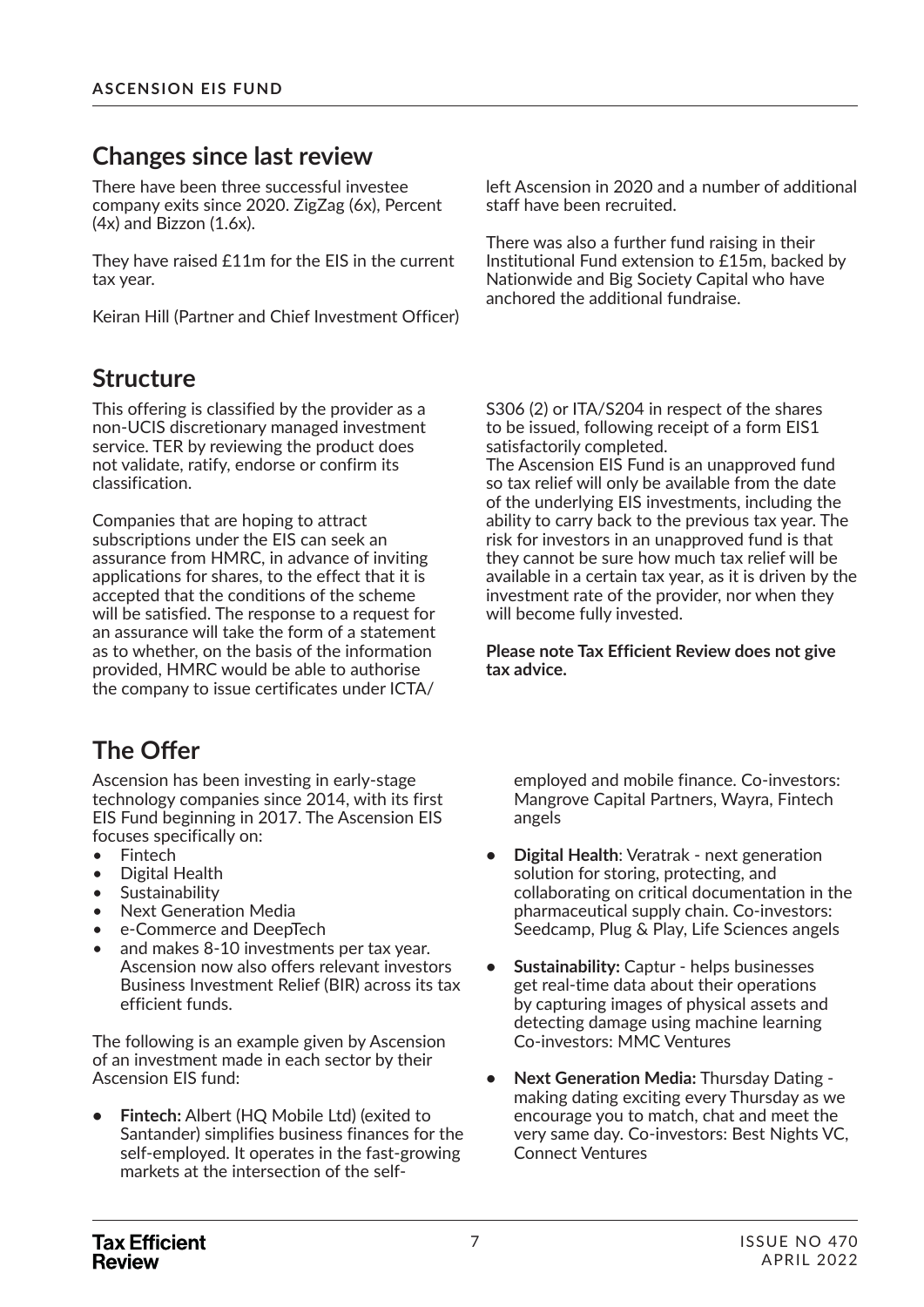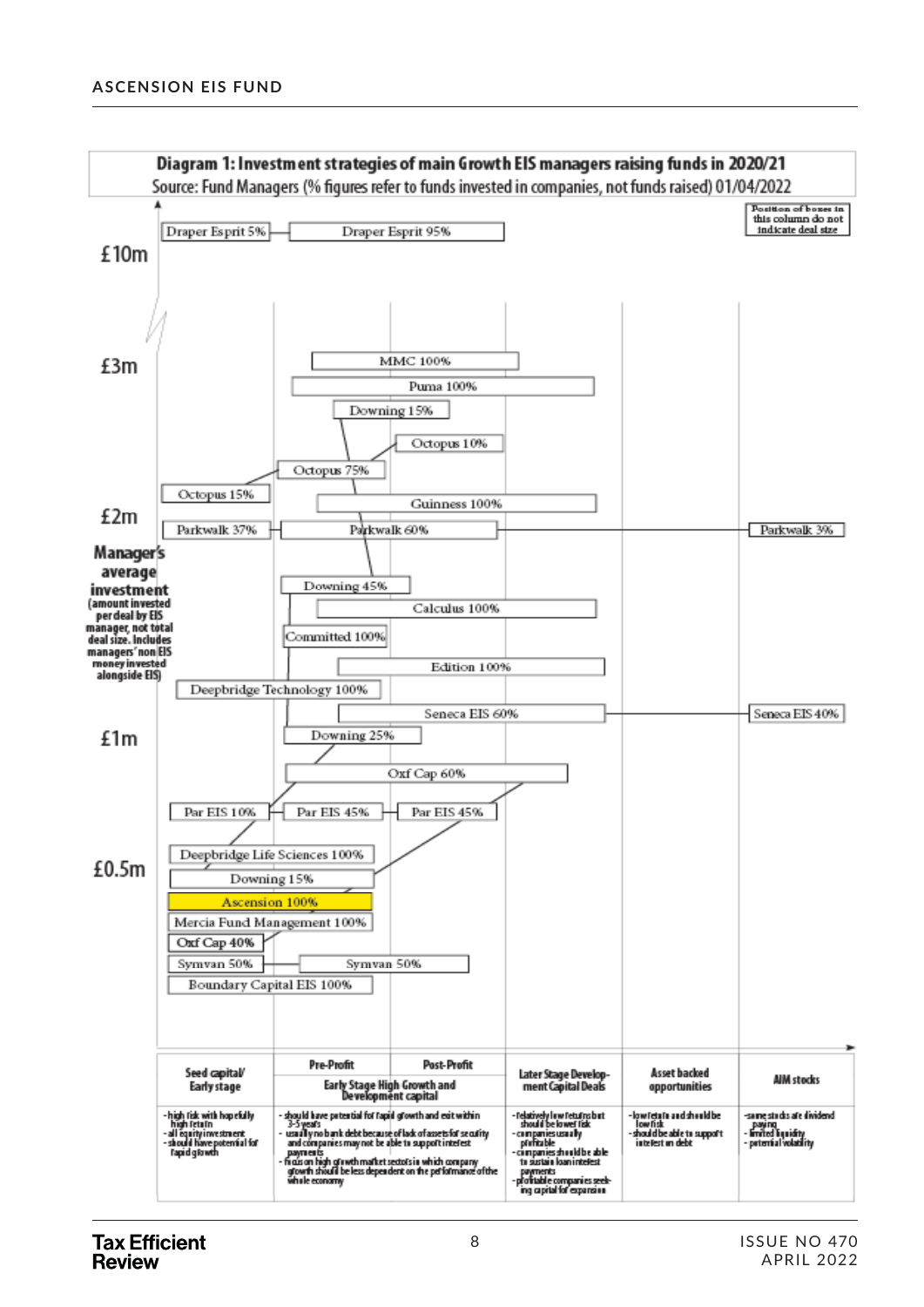- **New Work:** Superjoi where fans fund creators - invite your fans to fund your content and split the revenues. Co-investors: QED, Tomahawk, Modern Venture Partners
- **Commerce:** ZigZag (exited to Global Blue) - SaaS platform that manages eCommerce returns through its award winning returns portal. Co-investors: Circularity Capital, Plug & Play Ventures, Maersk
- **DeepTech:** Monolith AI the first AI Platform that can learn from product engineering data to design complex products faster. Co-investors: Pentech, Stanford UK Angels, Insight Partners

Ascension started life in 2012 and was set up by Sanjay Wadhwani (ex-Ingenious) and Jean de Fougerolles. They initially raised a £1.6m SEIS Fund to invest across seed level tech investments.

Jean de Fougerolles bought out Sanjay in January 2015 and was joined by Kieran Hill, and they relaunched the Ascension SEIS fund in 2014. Since then the Ascension team has grown to 14 full time staff and they have launched an annual SEIS fund. In 2017 Ascension launched its inaugural EIS fund to back companies at the next stage of development (post SEIS, but pre-series A), and have raised money annually for their EIS deployment. We cover the track record of these funds raising later in this report.

The Ascension EIS Fund splits investor monies across at least eight companies, but typically 10-12 companies, which are run on a discretionary basis by the Ascension team. Investors do get a choice to participate in follow-on funding if one of the companies in their 'pot' decides to raise further funds. They aim to deploy investor capital within 12 months of the date of investment.

The Ascension EIS Fund invests in the form of initial lump sums into investee companies which have passed their due diligence process. They

typically look to invest in pre-Series A companies raising between £500,000 and £3m, within a £4m-£8m (pre-money) valuation range and alongside a lead investor.

Rather uniquely, the Ascension EIS Fund is limited as a follow-on funding vehicle for Ascension's SEIS investments. The maximum follow-on SEIS investments the EIS fund can undertake is 4, meaning the majority of the investments within the Ascension EIS will be new investments. Additionally, Ascension does not participate in the pricing of any follow-on investments, which must be priced by a third party lead investor

It is common to see EIS managers run different "pots" of money to accompany investee companies on their development. Starting off with SEIS money at the earliest stage and then progressing through EIS and VCT if things go to plan. But, this can also be an area of concern in terms of who prices these companies as they progress and have they really been subjected to the rigour of a third party valuation? So, it is welcome to see Ascension remove themselves from this pricing process.

The majority of investments need to show at least £20,000 of monthly recurring revenues prior to investment. They target companies with sufficient cash to last for at least 12 months with no further revenue growth over that time. Ascension aims to support the increased revenues of investee companies to a £100,000 a month level via their investment and the mentoring and contacts of the Ascension team.

The EIS market is starting to show a split along the lines of those managers who invest lump sums into the investee companies and those who invest in smaller, irregular tranches (which is primarily linked with fund raising). Ascension is in the first group and invests in lump sums as in the same equity position as the founders (i.e. they do not use preferential equity).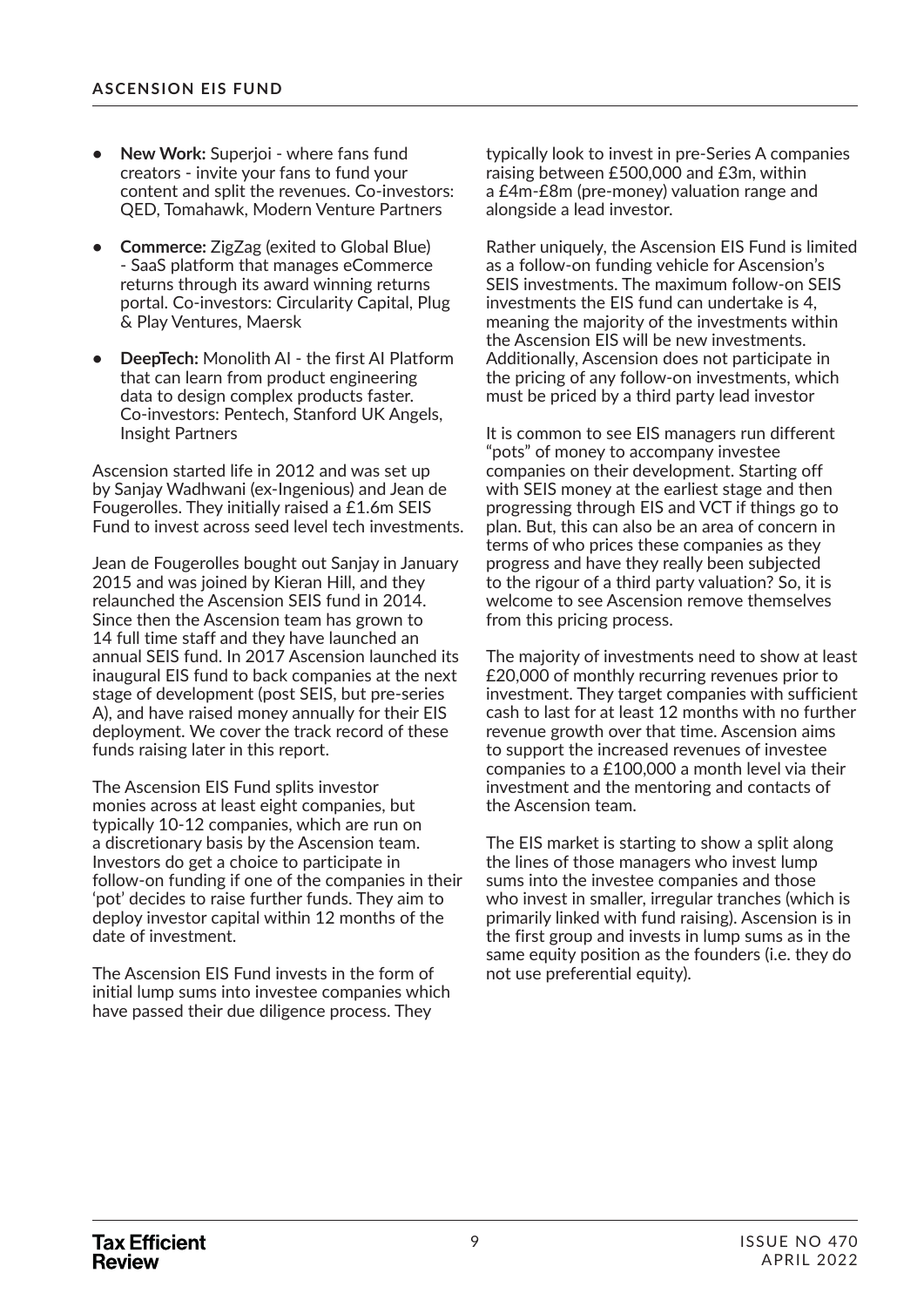### **Track Record/Performance**

Performance measurement in the Generalist EIS area is difficult to measure and this is down to a number of factors:

- Generalist EIS providers have moved away from raising funds in tranches where all investors received holdings in the same set of investee companies (and where performance of the set of companies could be measured) and have moved to multiple closings. This means that investors have more individual portfolios.
- Some providers are reluctant to provide data on individual portfolio performance claiming that, in some instances, poor performance can be down to pressure from investors to invest quickly and therefore ending up with little diversification which can lead to poor performance.
- With very few exits, performance becomes driven by manager valuation of unquoted holdings.
- There are multiple variations to performance measurement, for instance methodology (Internal Rate of Return, multiple of cost) and whether fees and tax breaks can be included or excluded from the calculation.

As part of our review process, we normally compile a performance measure showing, for each year of investment since 2013, figures for "Cost", "Total Value (Realised & Unrealised)" and "Gross Multiple of investments purchased in the year" as a multiple of cost.

As can be seen in Table 4, the Ascension EIS fund is first out of 11 for its 2017 investments. However, this vintage raised only £200,000 from eight investors and was composed of only four investments of £50,000 each. The good returns have been driven by the exit of ZigZag Global and

### **The Manager**

Ascension has two arms to its business;

- 1. Tax efficient investing
- 2. Institutional funds

Whilst this review is focussed on the Ascension EIS fund, there are also the following funds within the Ascension stable:

the holding of Visonable

Compared to other providers (recognising the problem with the use of manager valuations of their own holdings), Ascension's valuations rank as

follows

- 2017 First out of 11
- 2018 Fourth out of 13
- 2019 Fourth out of 13
- 2020 Ninth out of 13

The 2018 companies are a much larger cohort of investee companies, in which overall returns are less susceptible to being influenced by one large exit. But in this year there have been exits from Percent, Bizzon and a partial exit from Mutt Motorcycles.

Investments in the cohorts of years after 2018 are all still held, but this is to be expected over a relatively short time frame of the past 3 years.

Table7 shows the breakdown of the investment portfolio by valuation with 44% held at cost, which reflects the young age of the investment in the majority of the companies within the portfolio. But 54% have seen an uplift in valuation.

The valuation policy for Ascension EIS fund is that all the uplifted valuations are based on the latest price paid for allotted shares. Ascension tell us that all these uplifts are from further fund raisings with new (3rd party) investors pricing the rounds. Ascension also point out a number of businesses have recently raised on convertible loan notes which are not recognised as value increases until they convert.

- 1. Ascension Seed EIS
- 2. Ascension Fair By Design Impact EIS
- 3. Ascension Life Sciences EIS
- 4. Conduit EIS Impact Fund, a partnership between the Conduit and Ascension

In conjunction with tax efficient investing, Ascension has raised a £15m institutional fund, Fair By Design, which focuses specifically on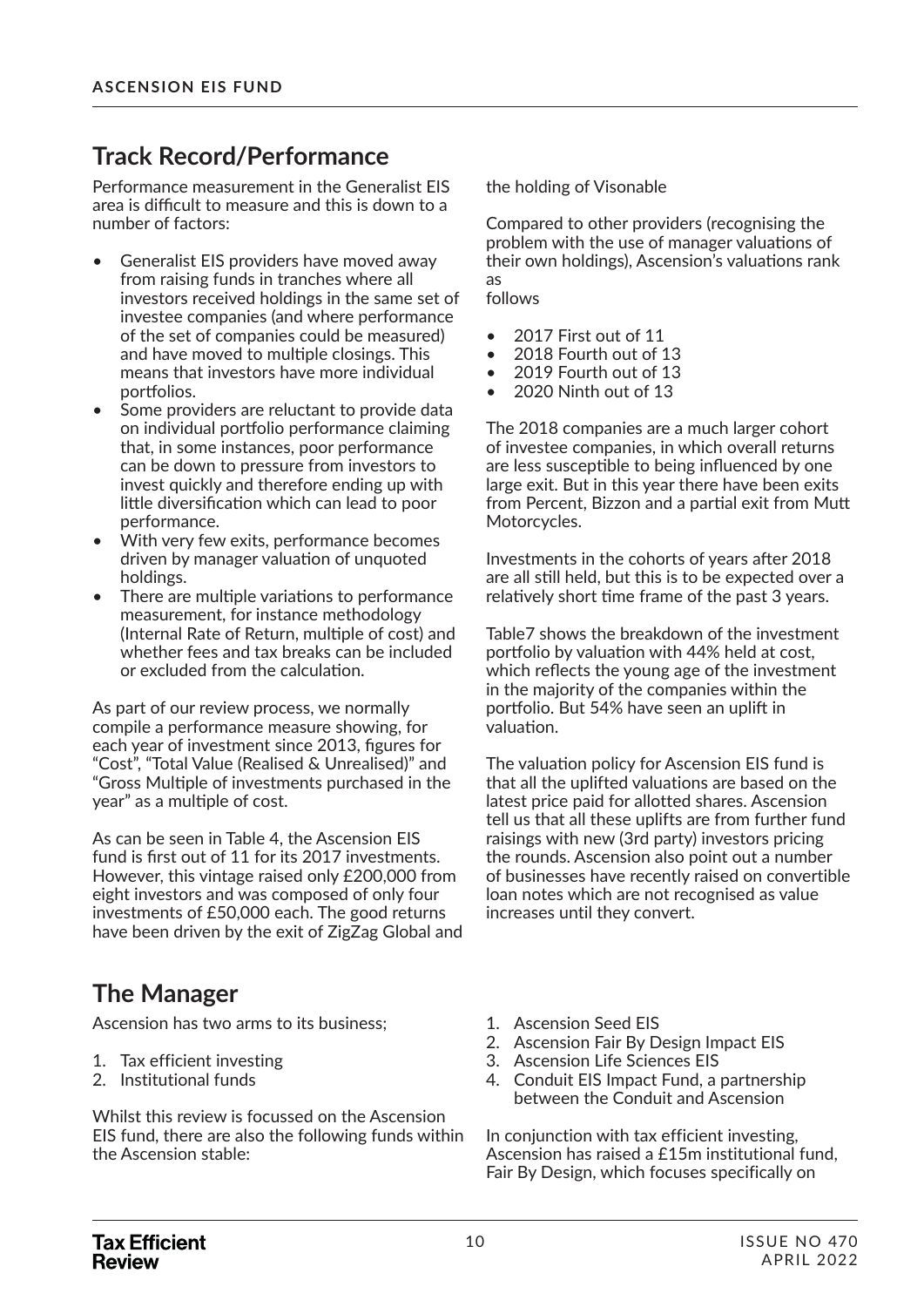|      | <b>Ascension EIS</b><br><b>Fund</b>         | <b>Deepbridge</b><br>Tech                  | <b>Deepbridge</b><br>Life Sciences | <b>Downing</b><br><b>Healthcare</b> | <b>Downing</b><br><b>Ventures</b>                        | <b>Draper Esprit</b>                                                    | <b>Guinness</b>                           |
|------|---------------------------------------------|--------------------------------------------|------------------------------------|-------------------------------------|----------------------------------------------------------|-------------------------------------------------------------------------|-------------------------------------------|
|      | as at 21/03/2022                            | as at 30/09/2021                           | as at 30/09/2021                   | as at 31/12/2021                    | as at 31/12/2021                                         | as at 31/12/2021                                                        | as at 30/06/2021                          |
| 2013 |                                             | 3.10x<br>3 (1 SH, 1 EAC, 1 PART)           |                                    |                                     |                                                          | 3.28x<br>11 (6 EAC, 1 EBC, 2 CWO,<br>2 SH                               |                                           |
| 2014 |                                             | 2.97x<br>4 (2 SH, 1 EAC, 1 PART)           |                                    | 3.83x<br>3 (1 CWO, 2 SH)            | 6.30x<br>7 (1 PE, 3 CWO, 3 SH)                           | 2.21x<br>10 (2 EAC, 3 EBC, 1 CWO,<br>4 SH)                              |                                           |
| 2015 |                                             | 3.29x<br>6 (3 SH, 1 CWO, 1 EAC,<br>1 PART) |                                    | 5.17x<br>4(1 CWO, 3 SH)             | 2.24x<br>10 SH)                                          | 2.74x<br>20 (1 EAC, 1 PE, 8 CWO, 13 (5 EAC, 1 CWO, 1 EBC,<br>$6$ SH $)$ |                                           |
| 2016 |                                             | 2.54x<br>7 (4 SH, 1 CWO, 1 EAC,<br>1 PART) |                                    | 3.09x<br>3 (1 CWO, 2 SH)            | 1.78x<br>21 (1 EAC, 1 EBC, 1 PE, 8<br><b>CWO, 10 SH)</b> | 4.38x<br>6 (1 CWO, 5 SH)                                                |                                           |
| 2017 | 4.91x<br>4 (1 EAC, 3 SH)                    | 1.30x<br>11 (09 SH, 1 CWO, 1<br>PART)      | 1.43x<br>10 (09 SH, 1 CWO)         | 1.83x<br>7 (2 CWO, 5 SH)            | 1.79x<br>29 (1 PE, 9 CWO, 19 SH)                         | 1.56x<br>8 (2 EAC, 6 SH)                                                | 0.94x<br>9 (1 EAC, 8 SH)                  |
| 2018 | 1.62x<br>14 (3 EAC, 1 CWO, 1<br>PART, 9 SH) | 1.17x<br>13 (11 SH, 2 CWO)                 | 1.23x<br>14 (14 SH)                | 0.62x<br>3 (2 CWO, 1 SH)            | 1.79x<br>23 (8 CWO, 15 SH)                               | 1.46x<br>14 (1 EAC, 4 CWO, 9 SH)                                        | 1.57x<br>14 (1 EAC, 2 CWO, 2 PE,<br>9 SH) |
| 2019 | 1.66x<br>5(5 SH)                            | 1.17x<br>24 (21 SH, 3 CWO)                 | 1.10x<br>26 (26 SH)                | 1.14x<br>8 (1 CWO, 7 SH)            | 1.22x                                                    | 1.89x<br>27 (1 EAC, 4 CWO, 22 SH) 12 (1 EAC, 1 CWO, 10 SH)              | 1.59x<br>20 (1 EAC, 3 CWO,<br>16 SH)      |
| 2020 | 1.17x<br>8 (8 SH)                           | 1.28x<br>19 (17 SH, 2 CWO)                 | 1.04x<br>24 (24 SH)                | 0.81x<br>3(3 SH)                    | 0.99x<br>17 (2 CWO, 15 SH)                               | 1.79x<br>12 (2 CWO, 10 SH)                                              | 1.07x<br>17 (1 EAC, 1 CWO, 15 SH)         |
| 2021 | 1.17x<br>16 (16 SH)                         | 1.24x<br>21 (21 SH)                        | 1.00x<br>24 (24 SH)                | 0.97x<br>7 (7 SH)                   | 0.93x<br>14 (1 CWO, 13 SH)                               | 1.00x<br>7 (7 SH)                                                       | 1.0x<br>13 (1 EAC, 10 SH)                 |

Table 3 (1 of 2): **Summary of EIS Performance by Year - Gross multiple of investments made in the year**

#### Table 3 (2 of 2): **Summary of EIS Performance by Year - Gross multiple of investments made in the year**

|      | <b>Hambro Perks</b>        | Mercia                                      | <b>MMC</b>                                       | Parkwalk                                        | Par                               | <b>Vala Capital</b> |
|------|----------------------------|---------------------------------------------|--------------------------------------------------|-------------------------------------------------|-----------------------------------|---------------------|
|      | as at 01/10/2021           | as at 30/09/2021                            | as at 31/12/2021                                 | as at 08/02/2022                                | as at 31/12/2021                  | as at 31/07/2021    |
| 2013 |                            | 1.59x<br>6 (2 EAC, 1 EBC, 3 CWO)            | 2.87x<br>10 (3 EAC, 1 PE, 1 EBC, 5<br>CWO)       | 2.19x<br>14 (6 EAC, 1 EBC, 4 CWO,<br>$3$ SH $)$ | 7.05x<br>4 (2 EAC, 1 CWO, 1 SH)   |                     |
| 2014 |                            | 3.41x<br>10 (1 EAC, 7 CWO, 2 SH)            | 2.51x<br>9 (4 EAC, 1 PE, 1 CWO, 3 SH)            | 1.39x<br>15 (2 EAC, 1 EBC, 5 CWO,<br>$7$ SH $)$ | 3.25x<br>4 (1 EAC, 1 CWO, 2 SH)   |                     |
| 2015 |                            | 1.11x<br>17 (1 EAC, 9 CWO, 7 SH)            | 4.38x<br>12 (4 CWO, 2 PE, 2 EAC, 1<br>EBC, 3 SH) | 1.30x<br>16 (3 EAC, 1 EBC, 6 CWO,<br>$6$ SH)    | 1.35x<br>4 (1 CWO, 3 SH)          |                     |
| 2016 |                            | 1.84x<br>24 (1 EAC, 8 CWO, 15 SH)           | 3.06x<br>10 (1 CWO, 1 PE, 3 EAC, 5 SH)           | 1.93x<br>22 (4 EAC, 3 EBC, 4 CWO,<br>11 SH)     | 1.12x<br>4 (1 EAC, 2 CWO, 1 SH)   |                     |
| 2017 |                            | 0.99x<br>24 (1 EAC, 1 EBC, 5 CWO,<br>17 SH) | 2.15x<br>12 (3 CWO, 2 PE, 1 EAC, 6 SH)           | 1.21x<br>23 (2 EAC, 1 EBC, 1 CWO,<br>19 SH)     | 2.07x<br>7 (2 EAC, 2 CWO, 3 SH)   |                     |
| 2018 | 1.02x<br>11 (1 CWO, 10 SH) | 1.44x<br>21 (1 EAC, 1 CWO, 19 SH)           | 2.85x<br>15 (2 CWO, 2 EAC, 11 SH)                | 1.16x<br>37 (2 EAC, 2 EBC, 5 CWO,<br>28 SH)     | 0.90x<br>7 (1 CWO, 6 SH)          | 1.63x<br>7 (7 SH)   |
| 2019 | 2.77x<br>13 (13 SH)        | 1.37x<br>22 (22 SH)                         | 2.71x<br>17 (1 EAC, 16 SH)                       | 1.12x<br>24 (2 EAC, 1 EBC, 21 SH)               | 0.93x<br>14 (4 CWO, 10 SH)        | 1.27x<br>12 (12 SH) |
| 2020 | 1.69x<br>12 (12 SH)        | 1.28x<br>17 (17 SH)                         | 7.39x<br>11 (1 EAC, 10 SH)                       | 1.23x<br>29 (29 SH)                             | 1.18x<br>14 (1 EAC, 2 CWO, 11 SH) | 1.33x<br>8 (8 SH)   |
| 2021 | 0.96x<br>12 (12 SH)        | 1.01x<br>12 (12 SH)                         | 1.28x<br>15 (1 EAC, 14 SH)                       | 1.01x<br>27 (27 SH)                             | 1.04x<br>14 (1 CWO, 13 SH)        | 1.11x<br>9 (9 SH)   |

IMPORTANT NOTE: The main constituent in the valuation is the manager's view of their investments (as there are few exits) - where an investee company is still held then the manager has provided the valuation. As a result of this element of discretion, valuations can vary materially, so a detailed analysis of the manager's valuation methodology is recommended in order to make meaningful comparisons

HOW TO READ THIS TABLE: This table seeks to provide some performance data related to unquoted investments made by the EIS managers in each calendar year. As no investor investing in the calendar year will have received holdings in each investee company, it does not reflect individual portfolio performance. In addiঞ on, diff erent valuaঞ on dates between providers makes comparison a diffi cult task



**EAC** Exit Above Cost **EBC** Exit Below Cost **PART** Partial Exit **SH** Still Held<br>Provider fees have not been accounted for nor have any EIS tax breaks such as up-front tax relief or Loss Relief For each calendar year in column 1, the numbers in columns for each provider show the current value of all the investments made by the provider in that year followed by the number of holdings. So for example, a figure of 1.4x means that the value of the investments made that year are now valued by the manager at 1.4 times cost. A figure below 1 means the current value has declined below cost

*Source: Return calculations from providers, analysis by Tax Efficient Review 01/05/2022. Annual numbers of investments include new and follow-on*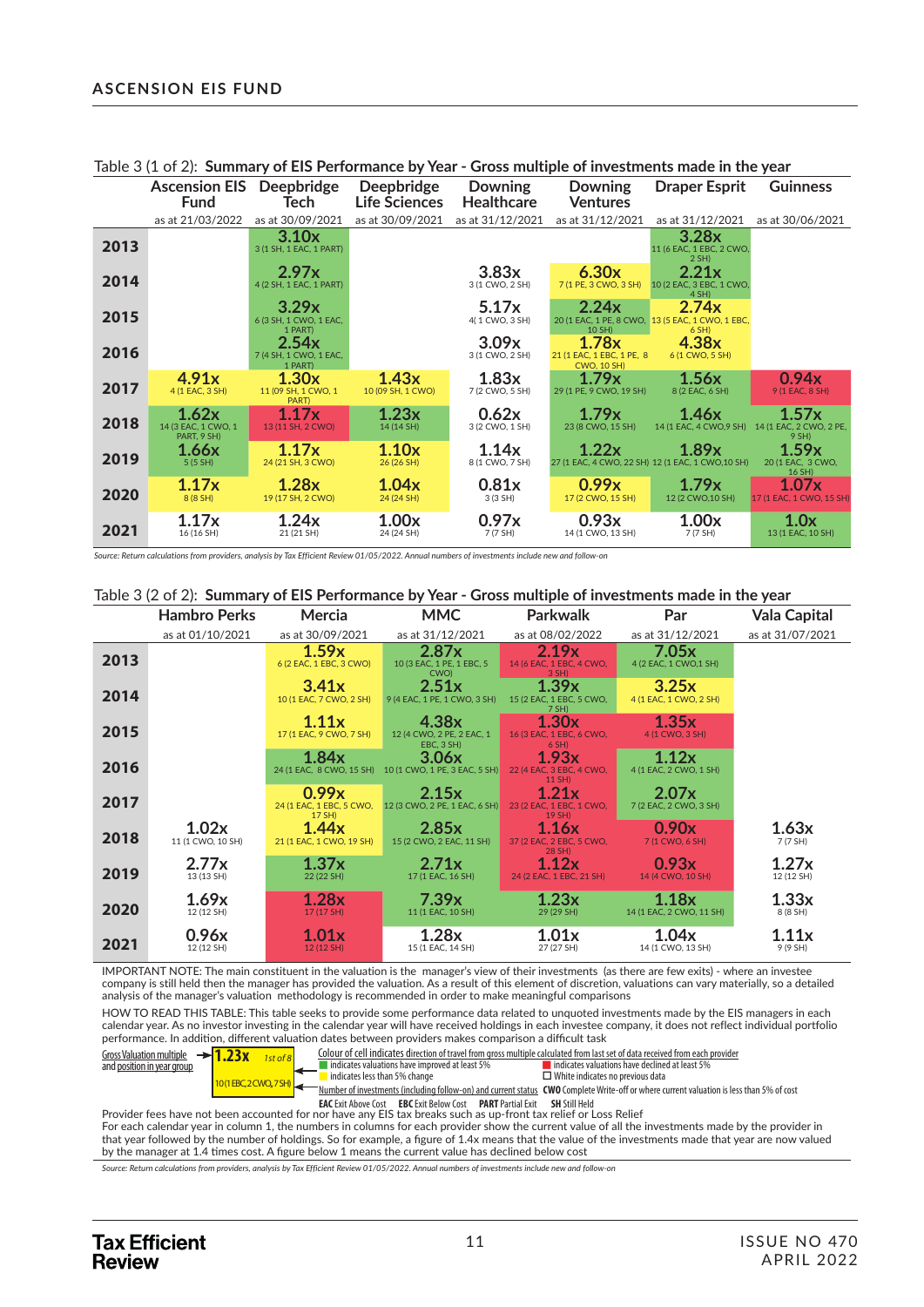alleviating the poverty premium. Ascension says it is backed by Nationwide Building Society and Big Society Capital and that it gives Ascension access to unique deal flow for its EIS funds.

Ascension is also currently raising a £50m fund, Ascension Fund III, which is the next milestone in its work around the poverty premium, backing ventures with mass market potential that improve how people live and work.

The team is detailed below and has grown as assets under management have increased. Table 10 in the appendix shows the time allocated to each task by investment team members.

The 2015 and 2016 fund-raisings were almost exclusively from high net worth individuals and from 2017 onwards Ascension started to approach the IFA market. The level of funding from financial advisers has increased since then, and with RAM Capital now promoting them, this should increase in coming years.

The Ascension Investment Management team comprises of:

- **Kip Meek:** Chairman of Ascension, Inquiry Chair at the Competition and Markets Authority (CMA), Chairman of A Million Ads (an Ascension investee company) and a Senior Adviser to the Wireless Infrastructure Group. He is also the co-founder of the Communications Chambers, a network of senior communications industry professionals, providing public policy and strategic advice to the industry. He was previously a board member of Ofcom and held senior positions at BT and EE.
- **Jean de Fougerolles**: Founder and Managing Partner of Ascension and has over 20 years experience working in media and technology. He guides the team in each investment decision and also supports the portfolio to scale. After obtaining his MBA from INSEAD in 1996, he became Head of Distribution for MTV Europe out of the London office. Jean then started working at Two Way Media, a pioneer in interactive technology, where he became CEO and led its sale to Virgin Media and a leading private equity group. Jean is originally from Montreal where he received his BA in History with Honours from McGill University. He then became an economist in New York, having completed a Masters

Degree in International Relations from Columbia University.

- **Remy Minute:** Partner. He was the founder and CEO of CSC Media Group Ltd, which he sold to Sony Pictures Television for £107m in 2014. Remy has worked in broadcast and technology for nearly 20 years and is an active angel investor. Remy has been a Partner at Ascension since 2018 and is responsible for leading its (S) EIS investments with Jean and Nico Albanese. Additionally, Remy has been a member of the Ascension Investment Committee for its (S)EIS Funds since 2016.
- **Rakesh Murria:** Chief Operating Officer. He runs investor relations, operations and portfolio management. He joined Ascension in January 2019. Previously, Rakesh built a 20-year career within the technology, media, and telecommunications (TMT) sector, including roles such as Head of Strategy and Director of Product at EE across mobile, fixed line, TV and B2B. Most recently, Rakesh co-founded a FinTech start-up and was pivotal in the product build, commercialisation and growth of the business as it raised £3m in funding. Rakesh also has several years of advisory work with early-stage and growth companies across the technology spectrum, as well as angel investing since 2017.
- **Chris Wheatcroft**: Investment Partner. He runs the Ascension Life Fund, a specialist biotech and life sciences investor and the Syndicate. He has been raising funds for early-stage technology businesses for over eight years. After graduating from Edinburgh University, Chris started his own business, the Well Dressed Salad Company, before joining Fizzback, a pioneer in customer engagement software which was sold to NICE Systems for c.\$80m. After the Fizzback exit, he joined Angels Den and set up and managed their Tech, FinTech and InsurTech Clubs where he raised investment for 110+ early-stage businesses over 6 ½ years.
- **Emma Steele:** Partner. Prior to joining Ascension in January 2018, Emma spent five and a half years in the corporate banking division of Santander UK as a Credit Partner in the Large Corporates team and Associate Director in the Healthcare Finance team. Emma holds an MSc in Development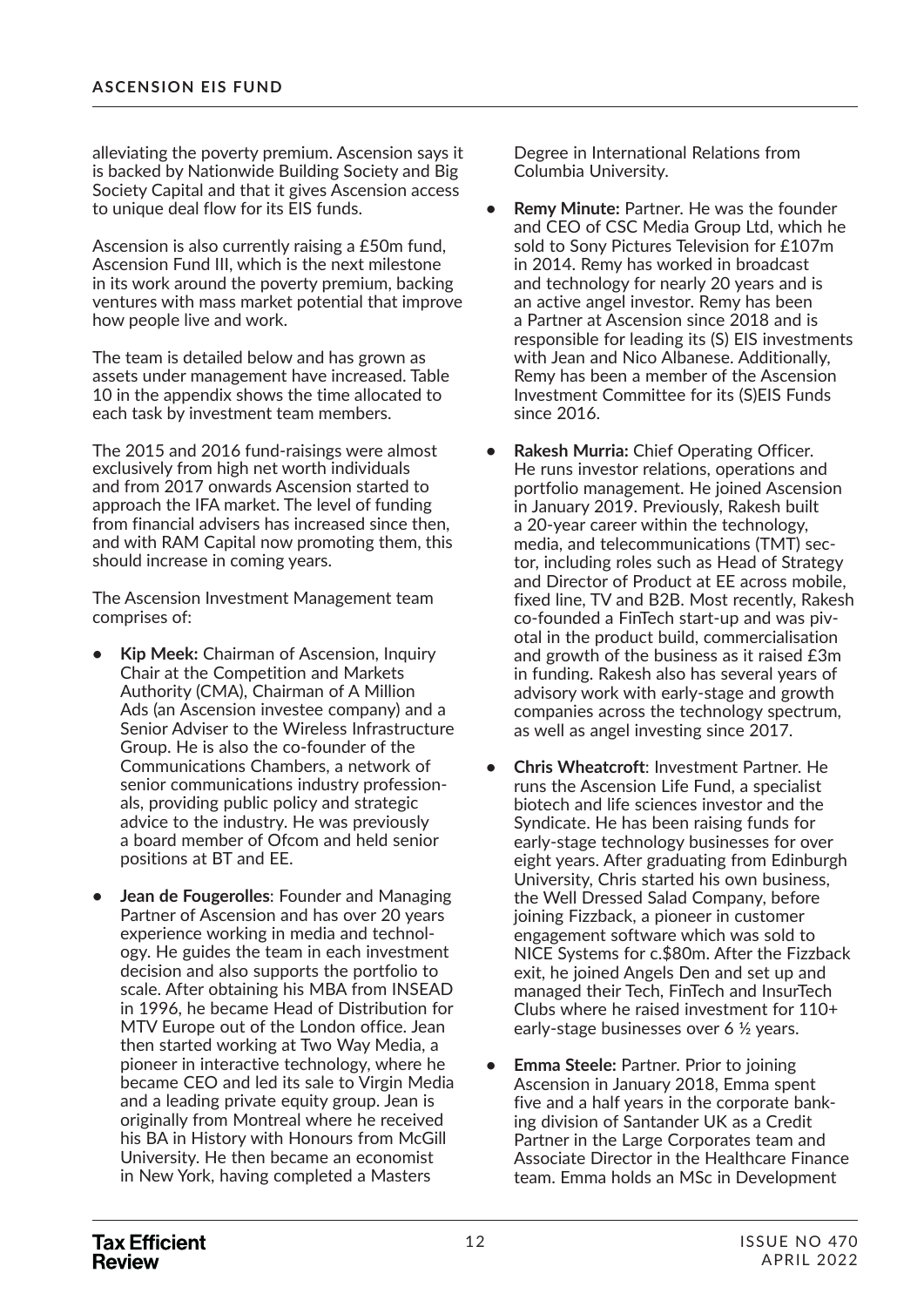Economics from the University of Sussex and a BSc in Philosophy, Politics & Economics from the University of Warwick.

- **Nico Albanese:** Investment Principal. Nico is responsible for sourcing, screening and performing due diligence on investment opportunities - he manages Ascension's 2,500+ annual deal-flow pipeline. Nico joined Ascension in September 2018 after impressing during Ascension's summer intern programme. Prior to Ascension, Nico was a student in the World Bachelor of Business programme, a triple-degree undergraduate programme between the University of Southern California, The Hong Kong University of Science and Technology and Università Bocconi, that allows students to study across three continents over 4 years.
- **Iulia Tudor:** Portfolio Manager. Iulia joined in May 2021. Iulia has spent nearly a decade working in tech - at the Startup Institute and at TechHub (one of London's oldest communities for startups) - in operations, community building and business development.

### **Fees and Costs**

The difficulty in trying to compare fees and costs between EIS offers is that they can be charged to both the EIS investor directly or indirectly through the underlying EIS companies. TER consider that any charges made to the EIS companies affects the return to the EIS investor and therefore TER amalgamates both direct and indirect fees to compile a total "five year cost of ownership". In order to compile the comparison table to illustrate the effect of total charges on a £100,000 portfolio invested for five years, TER have had to make a few assumptions which by definition are not "real world". The key ones are:

- Level of charges are based on data provided by the portfolio manager
- The 20% assumed annual growth rate of investee companies is made by Tax Efficient Review for modelling purposes only. No estimate is either intended nor implied. Investee company values can go down as well as up.
- No investee company is written-off and all companies are sold together after five years
- Some providers have higher annual costs to

She experienced first hand the challenges of expansion, built teams and planned/executed on go-to-market strategies. Previously, Iulia was at Digital Catapult where she focused on building relationships with the investor community and helped startups with their fundraising strategy.

- **Hadley Diest:** Investment Manager. Responsible for sourcing, screening and performing due diligence on investment opportunities for the Conduit EIS Impact Fund, a partnership between the Conduit and Ascension. She has a background in investment banking with a focus on leveraged finance, and also in non-profit finance and strategy.
- **Sam Marchant:** Investment Associate. Sam is responsible for sourcing, screening and performing due diligence on investment opportunities for Ascension's Fair by Design fund. Sam also assists across the investor relations and fundraising functions of the business.

reflect the more extensive levels of in-house management and administration of their EIS activities

From the data, TER has compiled two tables. Table 4 shows the detail of how the fees and charges accrue over five years together with a potential exit value of the portfolio if sold after five years and an annual growth rate of 20% has been achieved by all investee companies.

Table 5 then compares the total fees for all the EIS providers and relates total fees to the level of gain driven by the assumed 20% growth rate of the portfolio.

When TER last reviewed the Ascension EIS in 2020 there was no initial fee for investors and a deferred 2% per annum annual management charge which was only paid once distributions have been made. In November 2021 this fee structure was changed quite dramatically in favour of the provider. There is now a 5% upfront charge plus a 1% deferred Annual Management fee paid from distribution.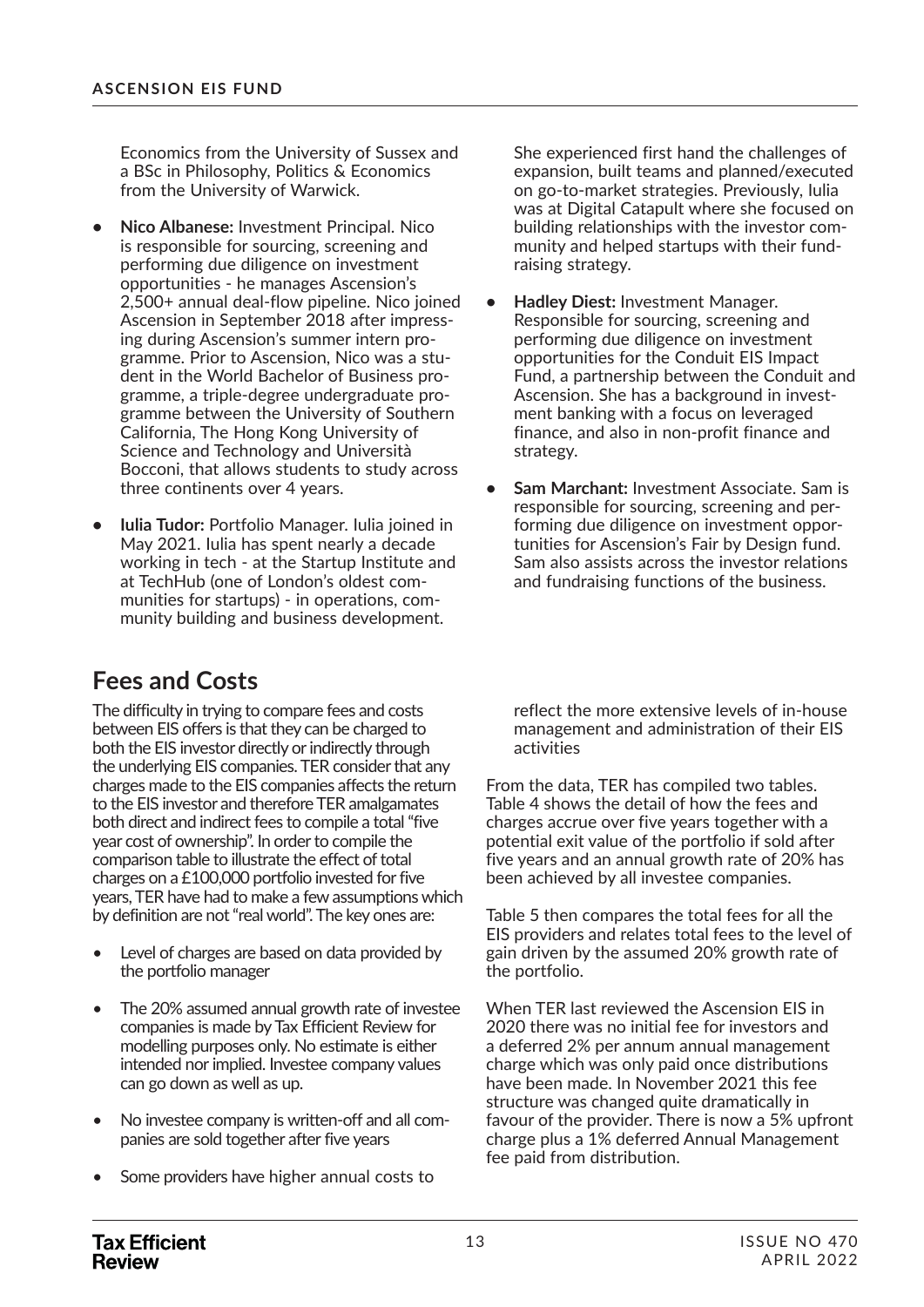The fees for the Ascension EIS Fund are as follows:

#### **LEVIED ON INVESTEE COMPANIES**

Ascension tells us they levy a 5% fee on investments into investee companies selected for Fund.

#### **LEVIED ON INVESTORS**

- **Initial Charge**: 5%
- **Dealing Fee**: 0.25% per investment
- **Annual management charge** : 1%+VAT. This is a deferred annual management charge which is capped at a maximum of 5 years and is paid out of distributions to investors
- **Performance Fee**: 20% performance fee + VAT on any returns to investors above 130p for each 100p subscribed to the fund. After a hurdle rate of 130p on the investors original £1 (nominal) subscription has been achieved via cash returns from investee companies, there is an "enhanced performance fee" of 30% if investor returns exceed 230p on a £1 investment

As can be seen from Table 5 despite the change in fees to levy an upfront 5% fee, they are still relatively competitive compared with their EIS peer group. Only Par and Boundary Capital come in as more competitive on their fee structure.

It is also encouraging to see a high (by EIS industry standards) performance hurdle of 130p which is set at a "fund" level rather than at an individual "investment" level.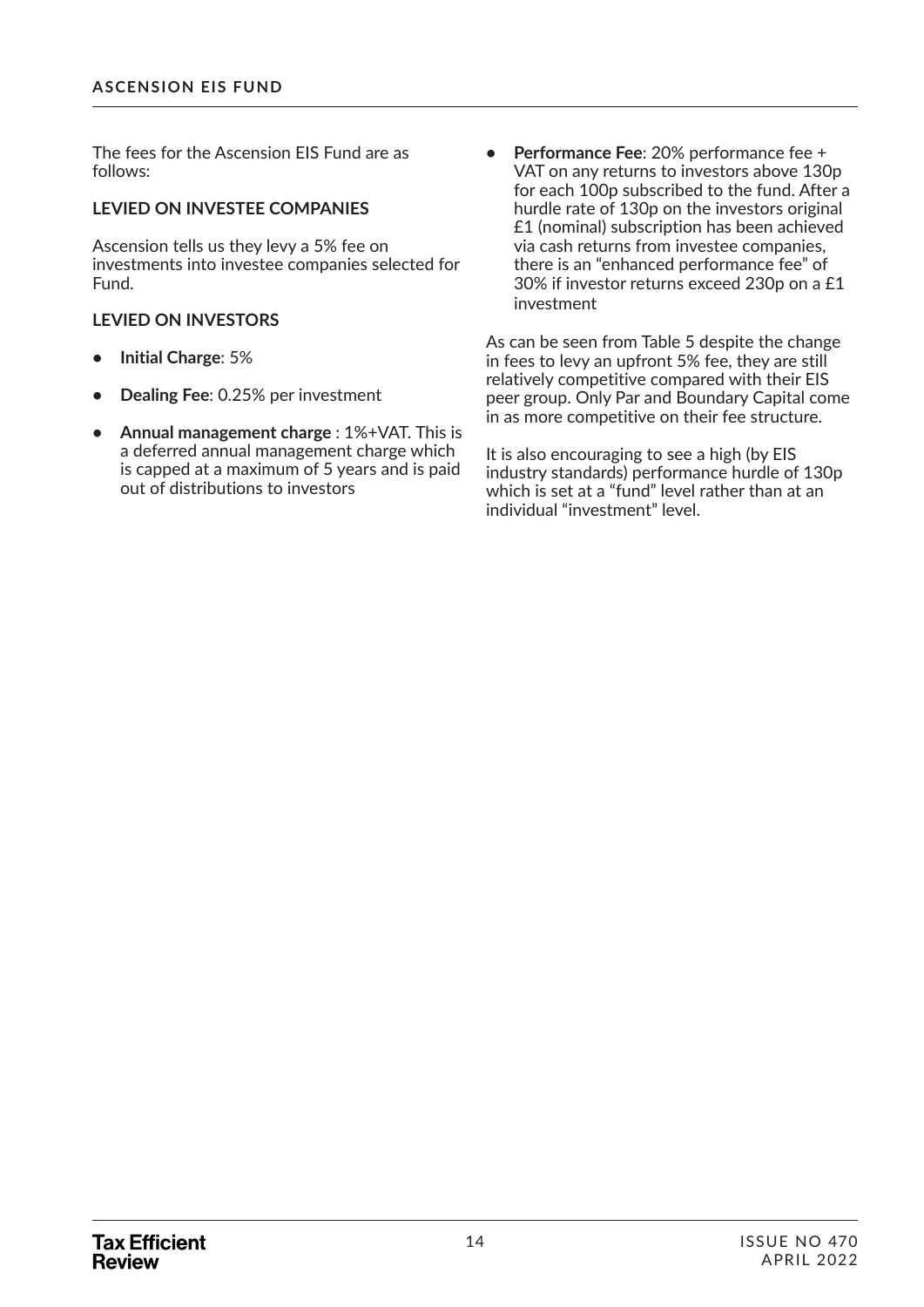### **Conclusion**

When TER first reviewed the Ascension EIS in 2020 they were a relatively new EIS fund, having only launched in 2017, but they had achieved two exits and one partial exit in that time and they were showing early promise with the structure of their EIS. The positives of this structure being around their valuaঞ on and follow-on investment policy. They could only invest in a maximum of four companies per annum which arose out of their SEIS fund, and if they did invest in one of these companies, Ascension did not lead the pricing of the round. This gave investors comfort that the Ascension EIS fund was not simply a follow-on funding vehicle for their SEIS companies.

So in the time that has elapsed since this first review, how have things moved on? The positives to note are they have added some additional exits to those achieved back in 2020. There has been ZigZag (6x return on cost), Percent (4x) and Bizzon (1.6x) and early investors in the 2017 tranche have had their initial investment back, which is encouraging. The Ascension team has also grown substantially and they have launched three other EIS funds, the Fair by Design EIS, Conduit EIS and a Life Sciences EIS. All of these will take time and resources to get off the ground, so Ascension has their work cut out for them. TER will review these in due course.

The Ascension EIS also offers a fairly rapid deployment time frame of full deployment within 12 months of investing across typically 8-10 companies, and the performance fee has a decent hurdle on it at 130p returned to investors on 100p invested, rather than the disappointingly low 100p hurdle we see across so many other EIS providers.

But there has been a significant change in the cost structure of this EIS since the previous review. Beforehand there was no initial fee for investors and a deferred 2% per annum annual management charge which was only paid once distributions have been made. In November 2021, this fee structure was changed and there is now a 5% upfront charge plus a 1% deferred Annual Management fee paid from distribution.

When we look at their track record, as mentioned the early investors should be rightly pleased with the returns they have seen. But the 2017 cohort of investment was very small with only a £50,000 investment into each of four companies. The 2018 cohort was significantly larger and has recently seen successful exits from three further companies since the previous review. Achieving successful/ profi table exits and returning cash to investors is the Holy Grail of the EIS industry and credit should be given to Ascension for achieving what they have in a relatively short time scale.

TER is happy to rate the Ascension EIS as one with an identifiable track record within its EIS peer group, and it has moved from one to watch to one to consider as they move to the next stages of their development.

**Tax Efficient Review Total rating: 86 out of 100** (for "EIS Growth fund from an established provider with track record")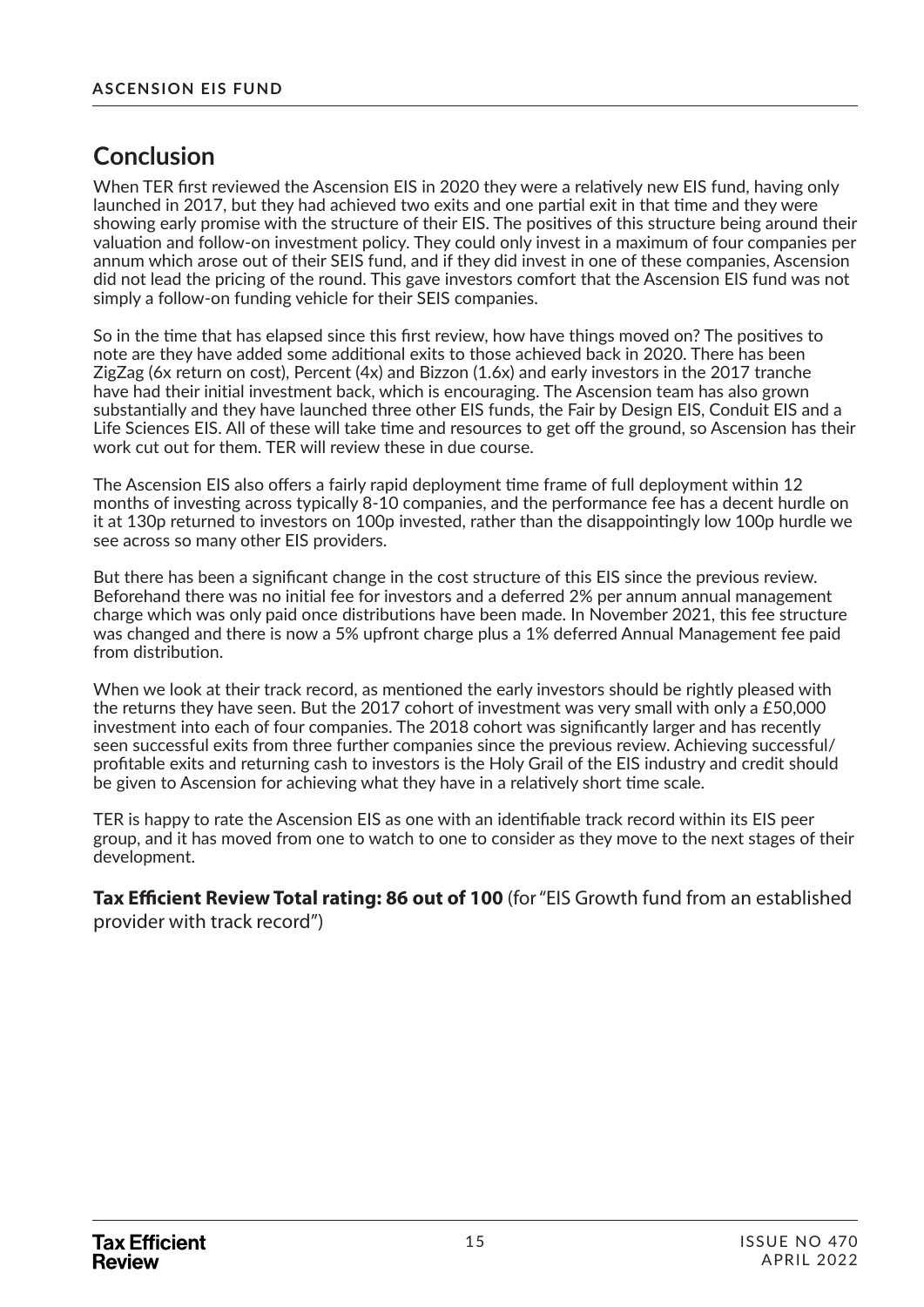| <u>ignic 4. Tay Frintein Deview Familiare of Jorgi Chargea aver a five Acgi herma for Wachabi Cit</u> |         |                             |                                                                           |             |        |                |
|-------------------------------------------------------------------------------------------------------|---------|-----------------------------|---------------------------------------------------------------------------|-------------|--------|----------------|
| Fee type                                                                                              | Amount  |                             |                                                                           | Description |        |                |
| Investor- Initial charge                                                                              | 5.00%   |                             | Up front investment fee of 5% no vat                                      |             |        |                |
| Investor-Annual management charge                                                                     | 1.20%   |                             | Deferred 1% +VAT hased on net initial investment                          |             |        |                |
| Investor- Annual operating costs                                                                      | 0.00%   | None                        |                                                                           |             |        |                |
| Investor- Transaction specific costs                                                                  | 0.25%   | 0.25% No VAT on exit only   |                                                                           |             |        |                |
| Investor- Performance hurdle                                                                          | 130,00% | None                        |                                                                           |             |        |                |
| Investor- Performance Fee                                                                             | 20.00%  |                             | 20% (30% above 230p based on distributions over net initial subscriptions |             |        |                |
| Investor- Custodian Fees-Admin per annum                                                              | 0.00%   | None                        |                                                                           |             |        |                |
| Investee companies- arrangement fees                                                                  | 5.00%   | 5% no VAT                   |                                                                           |             |        |                |
| Investee companies- annual monitoring fees                                                            | 0.00%   | None                        |                                                                           |             |        |                |
| Investee companies- Exit fees                                                                         | 0.00%   | None                        |                                                                           |             |        |                |
| Held back upfront to cover fees                                                                       | 5.00%   | This is the up front charge |                                                                           |             |        |                |
| % of fund invested in yr1                                                                             | 100.00% |                             |                                                                           |             |        |                |
| % of fund invested in yr2                                                                             | 0.00%   |                             |                                                                           |             |        |                |
| Assumed growth <sup>*</sup>                                                                           | 20.00%  |                             | Tax Efficient Review assumption                                           |             |        |                |
|                                                                                                       | Voor 1  | Voor ?                      | Voor 3                                                                    | Voor 4      | Voor 5 | <b>TOTAL 5</b> |

#### Table 4: Tay Efficient Deview Estimate of Total Charges over a five vear period for ASCENSION

|                                | теат д  | TUCH ∠  | 1 car J | itea⊪ <del>⊣</del> | ital J  | $191$ nla<br><b>YEAR FEES</b> |
|--------------------------------|---------|---------|---------|--------------------|---------|-------------------------------|
| Value of portfolio beg year    | 100,000 | 108,300 | 129,960 | 155.952            | 187.142 |                               |
| Less Initial charge            | 5,000   | 0       | 0       | 0                  | 0       | 5,000                         |
| Less Transaction fees          | 0       | 0       | 0       | 0                  | 468     | 468                           |
| Less Annual Operating Costs    | ٥       | 0       | ٥       | 0                  | 0       | 0                             |
| Less Annual management charge  | 0       | 0       | 0       | 0                  | 0       | 0                             |
| Less Arrangement fee           | 4,750   | 0       | ٥       | 0                  | 0       | 4,750                         |
| plus Assumed growth*           | 18.050  | 21,660  | 25,992  | 31.190             | 37,335  |                               |
| Monitoring fees                | o       | ο       | 0       | о                  | 0       | ο                             |
| Exit fees/Deferred fees        | 0       | 0       | 0       | 0                  | 9,670   | 9,670                         |
| Performance Fee                | 0       | 0       | 0       | 0                  | 16.961  | 16,961                        |
| Value of portfolio at year end | 108,300 | 129,960 | 155.952 | 187,142            | 197.378 | 36,849                        |
| Total cumulative charges       | 9.750   | 9.750   | 9.750   | 9.750              | 36.849  |                               |

This table illustrates the effect of total charges on a £100,000 portfolio invested for five years.

Level of charges based on data provided by the portfolio manager.

Some providers have higher annual costs to reflect the more extensive levels of in-house management and administration of their EIS activities "Assumed annual growth rate of investee companies is made by Tax Efficient Review for modelling purposes only.

No estimate is either intended nor implied. Investee company values can go down as well as up.

Source: Fees data from Providers, Calculation by Tax Efficient Review. Report produced 02/04/2022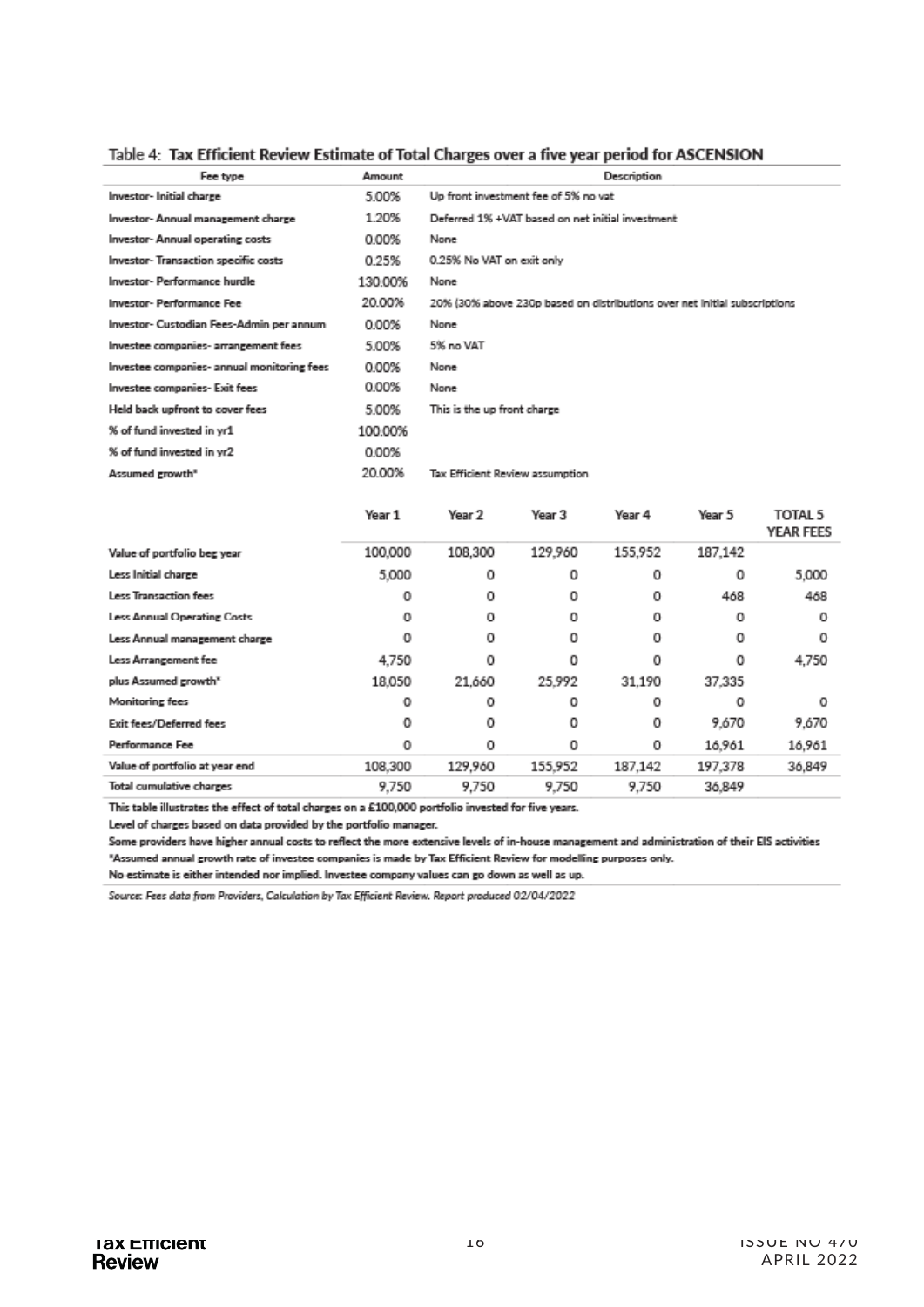| Provider                            | Simulated<br>5 year<br>return            | Simulated<br>5 year<br>fees and | Simulated 5<br>year cost per<br>£1 of inves-                                        | % of<br>costs<br>charged | % of<br>costs<br>charged        | Provider treatment of VAT on fees<br>(Note 1) |                              |                                          |  |
|-------------------------------------|------------------------------------------|---------------------------------|-------------------------------------------------------------------------------------|--------------------------|---------------------------------|-----------------------------------------------|------------------------------|------------------------------------------|--|
|                                     | net of<br>charges<br>fees and<br>charges |                                 | tor profit<br>(column<br>3 divided<br>by excess<br>of column<br>2 over<br>£100,000) | to inves-<br>tors        | to inves-<br>tee com-<br>panies | VAT<br>charged<br>on<br>Initial<br>charge?    | VAT<br>charged<br>on<br>AMC? | VAT<br>charged on<br>Performance<br>Fee? |  |
| <b>BOUNDARY</b>                     | £202,848                                 | £32,311                         | £0.31                                                                               | 59%                      | 41%                             | N/A                                           | N/A                          | No                                       |  |
| PAR EQUITY                          | £202,878                                 | £34,613                         | £0.34                                                                               | 77%                      | 23%                             | Yes                                           | Yes                          | Yes                                      |  |
| <b>ASCENSION</b>                    | £197,378                                 | £36,849                         | £0.38                                                                               | 87%                      | 13%                             | N/A                                           | Yes                          | No                                       |  |
| <b>HAMBRO PERKS</b>                 | £189,534                                 | £35,084                         | £0.39                                                                               | 100%                     | 0%                              | N/A                                           | No                           | No                                       |  |
| PARKWALK                            | £181,645                                 | £34,986                         | £0.43                                                                               | 100%                     | 0%                              | No                                            | Yes                          | No                                       |  |
| <b>GUINNESS</b>                     | £209,480                                 | £47,078                         | £0.43                                                                               | 72%                      | 28%                             | N/A                                           | N/A                          | Yes                                      |  |
| COMMITTED                           | £192,195                                 | £39,367                         | £0.43                                                                               | 93%                      | 7%                              | Yes                                           | Yes                          | No                                       |  |
| <b>DRAPER</b>                       | £178,342                                 | £35,772                         | £0.46                                                                               | 100%                     | 0%                              | Yes                                           | Yes                          | Yes                                      |  |
| <b>DOWNING</b><br><b>HEALTHCARE</b> | £191,645                                 | £44,349                         | £0.48                                                                               | 94%                      | 6%                              | No                                            | Yes                          | Yes                                      |  |
| <b>DOWNING</b><br><b>VENTURES</b>   | £191,645                                 | £44,349                         | £0.48                                                                               | 94%                      | 6%                              | No                                            | Yes                          | Yes                                      |  |
| <b>DEEPBRIDGE TECH</b>              | £198,507                                 | £48,592                         | £0.49                                                                               | 52%                      | 48%                             | N/A                                           | N/A                          | Yes                                      |  |
| <b>OXFORD CAPITAL</b>               | £177,473                                 | £44,590                         | £0.58                                                                               | 93%                      | 7%                              | Yes                                           | Yes                          | Yes                                      |  |
| MMC                                 | £172,984                                 | £43,891                         | £0.60                                                                               | 100%                     | 0%                              | Yes                                           | Yes                          | Yes                                      |  |
| <b>OCTOPUS</b>                      | £189,598                                 | £54,799                         | £0.61                                                                               | 100%                     | 0%                              | No                                            | Yes                          | Yes                                      |  |
| <b>MERCIA EIS</b>                   | £173744                                  | £53.530                         | £0.73                                                                               | 73%                      | 27%                             | Yes                                           | Yes                          | Yes                                      |  |

#### Table 5: EIS offers estimated five year costs ranked by cost per £1 of profit

Note 1: The treatment of VAT on fees differs between offers. "Yes" indicates that VAT is charged by the provider. "N/A" indicates that the fee is not charged. "No" indicates that the fee is not subject at present to VAT. T This table illustrates the effect of total charges on a £100,000 portfolio invested for five years

Level of charges based on data provided by the portfolio manager

Some providers have higher annual costs to reflect the more extensive levels of in-house management and administration of their EIS activities Key unrealistic assumptions made by Tax Efficient Review for modelling purposes only: 20% annual growth rate of all investee companies, no investee company is written-off, all companies are sold together after five years

No estimate of return is either intended nor implied. Investee company values can go down as well as up. TER does not give tax advice

Source: Data from Provider, Calculation by Tax Efficient Review. Report produced 02/04/2022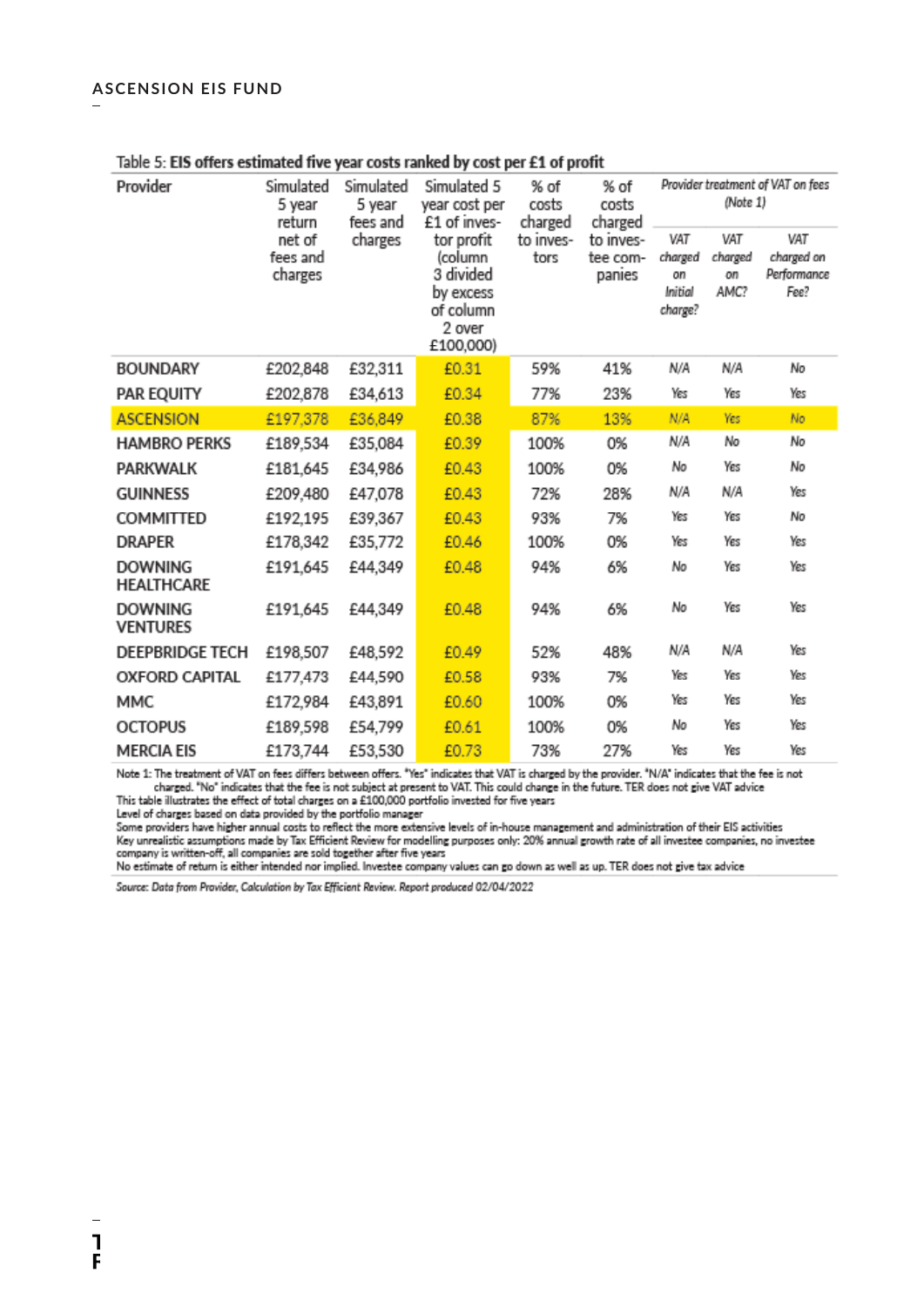#### Table 6: Analysis of Ascension EIS unquoted investments by year as at 21st March 2021

| Follow-on investments to be shown in year actually made and not aggregated with first investment |                               |                                                                                          |                                                               |                                                                  |              |  |  |  |  |
|--------------------------------------------------------------------------------------------------|-------------------------------|------------------------------------------------------------------------------------------|---------------------------------------------------------------|------------------------------------------------------------------|--------------|--|--|--|--|
| Year                                                                                             | <b>Company Name</b>           | <b>Current Status</b><br>(Exited, Partial<br>Exit, Still held,<br>Complete<br>Write-off) | <b>Total Investment</b><br>Cost (not per<br>share price)<br>£ | <b>Total Value</b><br><b>(Realised &amp;</b><br>Unrealised)<br>£ |              |  |  |  |  |
| 2017                                                                                             | Localistico                   | Still Held                                                                               | 50,001                                                        | 101,066                                                          | 2.02         |  |  |  |  |
| 2017                                                                                             | Night Zookeeper               | Still Held                                                                               | 50,000                                                        | 78,358                                                           | 1.57         |  |  |  |  |
| 2017                                                                                             | Visionable                    | Still Held                                                                               | 49,990                                                        | 481,600                                                          | 9.63         |  |  |  |  |
| 2017                                                                                             | ZigZag Global                 | <b>Exit Above Cost</b>                                                                   | 50,000                                                        | 320,953                                                          | 6.42         |  |  |  |  |
| 2017 Total                                                                                       |                               |                                                                                          | 199,991                                                       | 981,976                                                          | 4.91         |  |  |  |  |
| 2018                                                                                             | A Million Ads                 | Still Held                                                                               | 41,528                                                        | 41,528                                                           | 1.00         |  |  |  |  |
| 2018                                                                                             | Albert                        | Exit Above Cost                                                                          | 53,522                                                        | 77,917                                                           | 1.46         |  |  |  |  |
| 2018                                                                                             | Avuxi                         | Still Held                                                                               | 65,000                                                        | 65,000                                                           | 1.00         |  |  |  |  |
| 2018                                                                                             | <b>Bizzon</b>                 | <b>Exit Above Cost</b>                                                                   | 149,996                                                       | 242,688                                                          | 1.62         |  |  |  |  |
| 2018                                                                                             | Concured                      | Still Held                                                                               | 74,734                                                        | 84,484                                                           | 1.13         |  |  |  |  |
| 2018                                                                                             | <b>Driftrock</b>              | Still Held                                                                               | 75,000                                                        | 75,000                                                           | 1.00         |  |  |  |  |
| 2018                                                                                             | Feast It                      | Still Held                                                                               | 75,000                                                        | 120,787                                                          | 1.61         |  |  |  |  |
| 2018                                                                                             | Format Zone                   | Complete Write-off                                                                       | 24,996                                                        | 0                                                                | 0.00         |  |  |  |  |
| 2018                                                                                             | Globechain                    | Still Held                                                                               | 50,000                                                        | 50,000                                                           | 1.00         |  |  |  |  |
| 2018                                                                                             | iDefigo                       | Still Held                                                                               | 80,000                                                        | 80,000                                                           | 1.00         |  |  |  |  |
| 2018                                                                                             | <b>Mobilus Labs</b>           | Still Held                                                                               | 56,700                                                        | 128,872                                                          | 2.27         |  |  |  |  |
| 2018                                                                                             | Mutt Motorcycles              | Partial Exit                                                                             | 76,000                                                        | 148,336                                                          | 1.95         |  |  |  |  |
| 2018                                                                                             | Percent                       | <b>Exit Above Cost</b>                                                                   | 47,229                                                        | 202,597                                                          | 4.29         |  |  |  |  |
| 2018                                                                                             | WeGift                        | Still Held                                                                               | 99.999                                                        | 252,270                                                          | 2.52         |  |  |  |  |
| 2018 Total                                                                                       |                               |                                                                                          | 969,704                                                       | 1,569,478                                                        | 1.62         |  |  |  |  |
| 2019                                                                                             | Blokur                        | Still Held                                                                               | 120,386                                                       | 120,387                                                          | 1.00         |  |  |  |  |
| 2019                                                                                             | Incuto                        | Still Held                                                                               | 98,893                                                        | 98,893                                                           | 1.00         |  |  |  |  |
| 2019                                                                                             | Monolith                      | Still Held                                                                               | 100,001                                                       | 287,685                                                          | 2.88         |  |  |  |  |
| 2019                                                                                             | Secret Spa                    | Still Held                                                                               | 93,998                                                        | 211,496                                                          | 2.25         |  |  |  |  |
| 2019                                                                                             | <b>Supply Compass</b>         | Still Held                                                                               | 50,014                                                        | 50,014                                                           | 1.00         |  |  |  |  |
| 2019 Total                                                                                       |                               |                                                                                          | 463,292                                                       | 768,475                                                          | 1.66         |  |  |  |  |
| 2020                                                                                             | Beem                          | Still Held                                                                               | £34,513                                                       | £34,513                                                          | 1.00         |  |  |  |  |
| 2020                                                                                             | <b>Bulbshare</b>              | Still Held                                                                               | £40,320                                                       | £93,447                                                          | 2.32         |  |  |  |  |
| 2020                                                                                             | Feast It                      | Still Held                                                                               | £50,000                                                       | £45,233                                                          | 0.90         |  |  |  |  |
| 2020                                                                                             | Hammock                       | Still Held                                                                               | £199,997                                                      | £199,997                                                         | 1.00         |  |  |  |  |
| 2020                                                                                             | Homeppl                       | Still Held                                                                               | £99,988                                                       | £119,135                                                         | 1.19         |  |  |  |  |
| 2020                                                                                             | Nomio                         | Still Held                                                                               | £75,009                                                       | £75,009                                                          | 1.00         |  |  |  |  |
| 2020                                                                                             | Secret Spa                    | Still Held                                                                               | £29,999                                                       | £57,856                                                          | 1.93         |  |  |  |  |
| 2020                                                                                             | SmartCom                      | Still Held                                                                               | £40,022                                                       | £40,022                                                          | 1.00         |  |  |  |  |
| 2020 Total                                                                                       |                               |                                                                                          | £569,848                                                      | £665,211                                                         | 1.17         |  |  |  |  |
| 2021                                                                                             | <b>Better Nature</b>          | Still Held                                                                               | £150,000                                                      | £150,000                                                         | 1.00         |  |  |  |  |
| 2021                                                                                             | Boost Technology              | Still Held                                                                               | £157,673                                                      | £162,352                                                         | 1.03         |  |  |  |  |
| 2021                                                                                             | Dala                          | Still Held                                                                               | £79,993                                                       | £79,993                                                          | 1.00         |  |  |  |  |
| 2021<br>2021                                                                                     | Fuzey<br>Homeppl              | Still Held                                                                               | £203,399                                                      | £203,399                                                         | 1.00<br>1.00 |  |  |  |  |
|                                                                                                  |                               | Still Held                                                                               | £62,500                                                       | £62,480                                                          |              |  |  |  |  |
| 2021<br>2021                                                                                     | <b>HURR</b><br>Julienne Bruno | Still Held                                                                               | £299,832<br>£49,999                                           | £299,832<br>£49,999                                              | 1.00<br>1.00 |  |  |  |  |
| 2021                                                                                             | Mellizyme                     | Still Held<br>Still Held                                                                 | £125,006                                                      | £453,688                                                         | 3.63         |  |  |  |  |
| 2021                                                                                             | MindLabs                      | Still Held                                                                               | £183,999                                                      | £183,999                                                         | 1.00         |  |  |  |  |
| 2021                                                                                             | Mobilus Labs                  | Still Held                                                                               | £305,002                                                      | £305,002                                                         | 1.00         |  |  |  |  |
| 2021                                                                                             | My Way Beauty                 | Still Held                                                                               | £199,998                                                      | £199,998                                                         | 1.00         |  |  |  |  |
| 2021                                                                                             | Pangaea                       | Still Held                                                                               | £200,000                                                      | £200,000                                                         | 1.00         |  |  |  |  |
| 2021                                                                                             | Spill                         | Still Held                                                                               | £125,000                                                      | £125,000                                                         | 1.00         |  |  |  |  |
| 2021                                                                                             | Superjoi                      | Still Held                                                                               | £299,995                                                      | £299,995                                                         | 1.00         |  |  |  |  |
| 2021                                                                                             | Thursday                      | Still Held                                                                               | £250,000                                                      | £250,000                                                         | 1.00         |  |  |  |  |
| 2021                                                                                             | Veratrak                      | Still Held                                                                               | £473,400                                                      | £492,516                                                         | 1.04         |  |  |  |  |
| 2021 Total                                                                                       |                               |                                                                                          | £3,165,796                                                    | £3,518,253                                                       | 1.11         |  |  |  |  |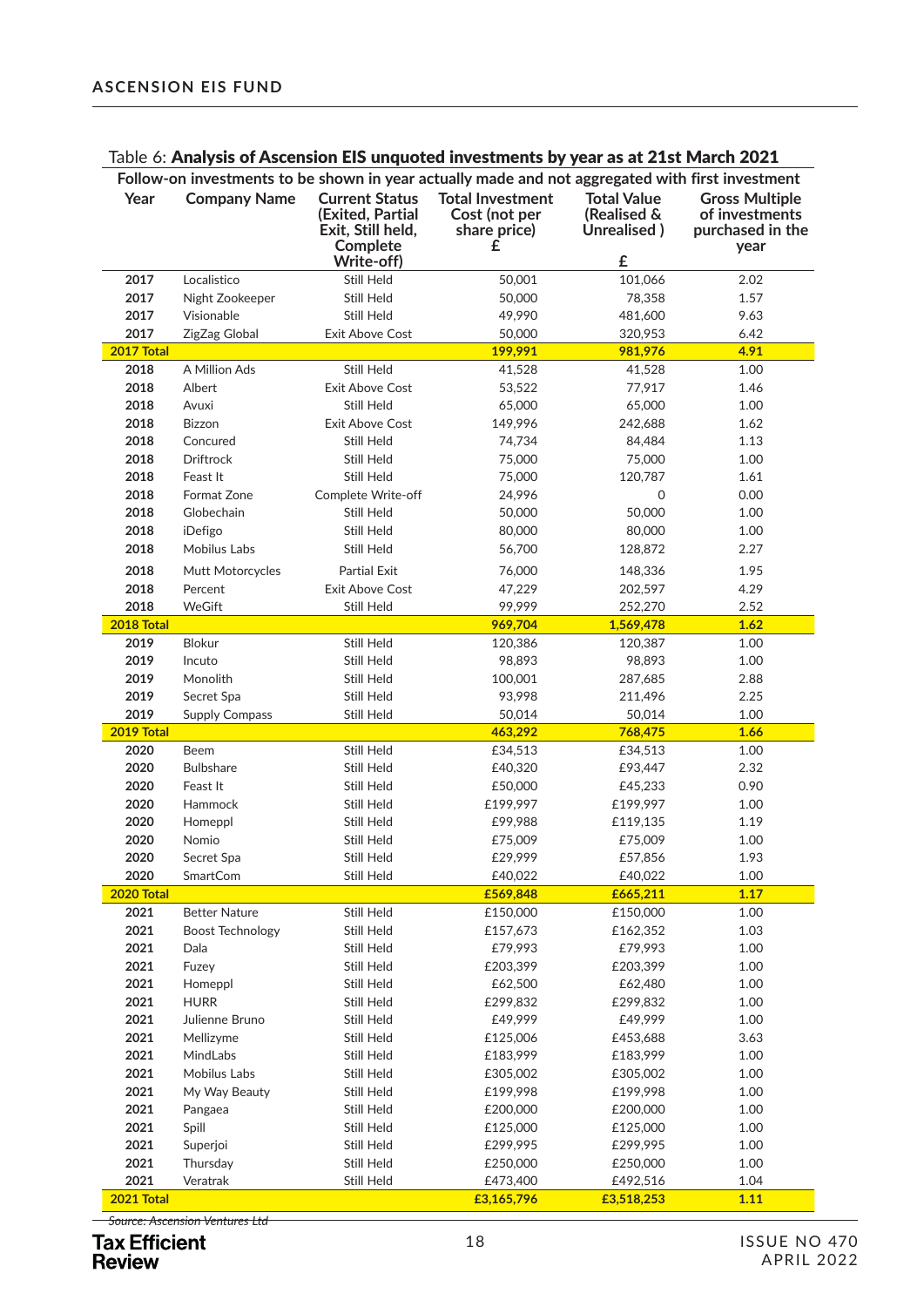| Investee name                               | Amount<br>invested | Current<br>Value  | Date of this<br>investment | Syndicated | Lead investor | Structure of<br>investment | Industry<br>sector   | Financing<br>stage      | Valuation<br>method                      | Multiple of<br>cost |
|---------------------------------------------|--------------------|-------------------|----------------------------|------------|---------------|----------------------------|----------------------|-------------------------|------------------------------------------|---------------------|
| <b>Visionable Ltd</b>                       | £49.99             | £481.60           | 11/10/2017                 | Υ          | N             |                            |                      |                         |                                          | 9.63                |
| ZigZag Global<br>Ltd                        | £50.00             | £320.95           | 19/7/2017                  | Y          | N             |                            |                      |                         |                                          | 6.42                |
| Team First App<br>Ltd                       | £47.23             | £202.60           | 4/4/2018                   | Υ          | $\mathsf{N}$  |                            |                      |                         |                                          | 4.29                |
| Mellizyme<br>Biotechnology<br>Limited       | £125.01            | £453.69           | 5/1/2021                   | Y          | N             |                            |                      |                         |                                          | 3.63                |
| Monolith AI Ltd                             | £100.00            | £287.68           | 31/3/2019                  | Υ          | N             |                            |                      |                         |                                          | 2.88                |
| <b>The Voucher</b><br>Market Ltd            | £50.00             | £126.14           | 19/2/2018                  | Υ          | N             |                            |                      |                         |                                          | 2.52                |
| <b>The Voucher</b><br>Market Ltd            | £50.00             | £126.14           | 19/2/2018                  | Υ          | N             |                            |                      |                         | Uplift in                                | 2.52                |
| <b>Bulbshare Ltd</b>                        | £40.32             | £93.45            | 12/3/2020                  | Y          | N             |                            |                      |                         | value, man-                              | 2.32                |
| Noto<br><b>Technologies Ltd</b>             | £56.70             | £128.87           | 4/4/2018                   | Y          | N             |                            |                      |                         | ager valua-<br>tion based                | 2.27                |
| Secret Spa<br><b>London Ltd</b>             | £94.00             | £211.50           | 22/1/2019                  | Υ          | $\mathsf N$   |                            |                      |                         | on price of<br>recent fund-<br>ing round | 2.25                |
| Localistico Ltd                             | £50.00             | £101.07           | 2/10/2017                  | Υ          | N             |                            |                      |                         | which includ-                            | 2.02                |
| Mutt<br>Motorcycles Ltd                     | £76.00             | £148.34           | 27/2/2018                  | Υ          | N             |                            |                      |                         | ed new exter-<br>nal investor(s)         | 1.95                |
| <b>Agent Cash Ltd</b>                       | £70.87             | £114.66           | 7/3/2018                   | Y          | N             |                            |                      |                         |                                          | 1.62                |
| Agent Cash Ltd                              | £70.87             | £114.66           | 7/3/2018                   | Υ          | N             |                            |                      |                         |                                          | 1.62                |
| Karamu Ltd                                  | £75.00             | £120.79           | 21/11/2018                 | Υ          | N             |                            |                      |                         |                                          | 1.61                |
| Wonky Star Ltd                              | £50.00             | £78.36            | 24/10/2017                 | Y          | Υ             |                            |                      |                         |                                          | 1.57                |
| HQ Mobile Ltd                               | £53.52             | £77.92            | 13/3/2018                  | Υ          | $\mathsf N$   |                            |                      |                         |                                          | 1.46                |
| <b>Homeppl Ltd</b>                          | £99.99             | £119.14           | 15/10/2020                 | Υ          | N             |                            |                      | Later                   |                                          | 1.19                |
| <b>Homeppl Ltd</b><br><b>Concured Ltd</b>   | £99.99<br>£74.73   | £119.14<br>£84.48 | 15/10/2020<br>14/2/2018    | Υ<br>Υ     | N<br>N        | Equity<br>Ordinary         | Software &           | Stage,                  |                                          | 1.19<br>1.13        |
| Veratrak Ltd                                | £473.40            | £492.52           | 1/12/2021                  | Υ          | N             | Shares                     | Computer<br>Services | Pre-profit<br>expansion |                                          | 1.04                |
| <b>Boost</b><br><b>Technology Ltd</b>       | £157.67            | £162.35           | 1/6/2021                   | Υ          | N             |                            |                      |                         |                                          | 1.03                |
| <b>Blokur Ltd</b>                           | £120.39            | £120.39           | 11/3/2019                  | Υ          | N             |                            |                      |                         |                                          | 1.00                |
| A Million Ads Ltd                           | £41.53             | £41.53            | 30/5/2018                  | Υ          | N             |                            |                      |                         |                                          | 1.00                |
| <b>Incuto Limited</b>                       | £98.89             | £98.89            | 5/4/2019                   | Υ          | $\mathsf N$   |                            |                      |                         |                                          | 1.00                |
| <b>Better Nature</b><br>Limited             | £150.00            | £150.00           | 29/3/2021                  | Υ          | Ν             |                            |                      |                         |                                          | 1.00                |
| <b>Captur Ltd</b>                           | £331.00            | £331.00           | 21/2/2022                  | Y          | N             |                            |                      |                         |                                          | 1.00                |
| Dala<br><b>Technologies Ltd</b>             | £79.99             | £79.99            | 30/3/2021                  | Y          | N             |                            |                      |                         |                                          | 1.00                |
| <b>Fuzey Ltd</b>                            | £203.40            | £203.40           | 30/11/2021                 | Y          | N             |                            |                      |                         |                                          | 1.00                |
| Hammock<br><b>Financial</b><br>Services Ltd | £200.00            | £200.00           | 20/12/2020                 | Y          | N             |                            |                      |                         |                                          | 1.00                |
| HoloMe Ltd                                  | £34.51             | £34.51            | 2/4/2020                   | Y          | N             |                            |                      |                         | Cost                                     | 1.00                |
| <b>Honeypot Dating</b><br>Ltd               | £250.00            | £250.00           | 7/6/2021                   | Y          | Υ             |                            |                      |                         |                                          | 1.00                |
| <b>Hurr Limited</b>                         | £299.83            | £299.83           | 22/11/2021                 | Υ          | N             |                            |                      |                         |                                          | 1.00                |
| Julienne Bruno<br>Ltd                       | £50.00             | £50.00            | 18/3/2021                  | Y          | N             |                            |                      |                         |                                          | 1.00                |
| Nomio Limited                               | £75.01             | £75.01            | 4/12/2020                  | Y          | N             |                            |                      |                         |                                          | 1.00                |
| Noto<br><b>Technologies Ltd</b>             | £305.00            | £305.00           | 20/12/2021                 | Y          | Υ             |                            |                      |                         |                                          | 1.00                |
| Pangaea Data<br>Ltd                         | £200.00            | £200.00           | 20/12/2020                 | Υ          | N             |                            |                      |                         |                                          | 1.00                |
| Spill App Ltd                               | £125.00            | £125.00           | 24/2/2021                  | Υ          | N             |                            |                      |                         |                                          | 1.00                |
| Superjoi Ltd                                | £299.99            | £299.99           | 2/12/2021                  | Y.         | N             |                            |                      |                         |                                          | 1.00                |
|                                             |                    |                   |                            |            |               |                            |                      |                         |                                          |                     |

#### Table 7: **Ascension Ventures Unquoted portfolio analysis for Tax Efficient Review as at 21st March 2022**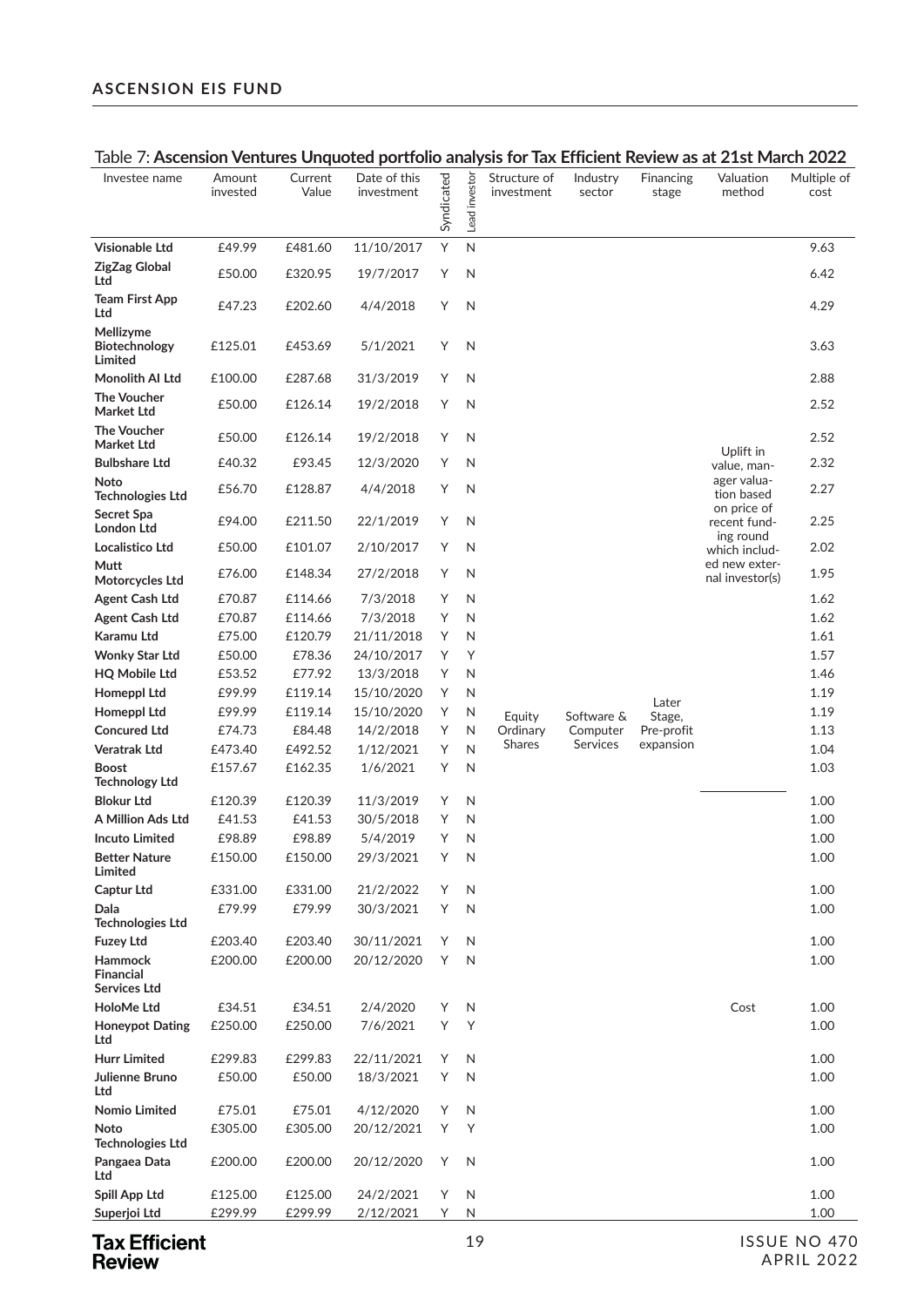| Investee name                          | Amount<br>invested | Current<br>Value | Date of this<br>investment | Syndicated | Lead investor | Structure of<br>investment | Industry<br>sector          | Financing<br>stage | Valuation<br>method    | Multiple of<br>cost |
|----------------------------------------|--------------------|------------------|----------------------------|------------|---------------|----------------------------|-----------------------------|--------------------|------------------------|---------------------|
| We Are Mind<br>Labs Ltd                | £184.00            | £184.00          | 9/9/2021                   | Y          | N             |                            |                             |                    |                        | 1.00                |
| <b>Disrupting</b><br><b>Beauty Ltd</b> | £200.00            | £200.00          | 29/3/2021                  | Y          | $\mathbb N$   |                            |                             |                    |                        | 1.00                |
| iDefigo Group<br>Ltd                   | £80.00             | £80.00           | 18/10/2018                 | Y          | N             |                            |                             |                    |                        | 1.00                |
| <b>Avuxi Ltd</b>                       | £65.00             | £65.00           | 9/1/2018                   | Υ          | N             | Equity                     | Software &                  | Later<br>Stage,    | Cost                   | 1.00                |
| <b>Globechain Ltd</b>                  | £50.00             | £50.00           | 31/7/2018                  | Y          | N             | Ordinary<br><b>Shares</b>  | Computer<br><b>Services</b> | Pre-profit         |                        | 1.00                |
| <b>Driftrock Ltd</b>                   | £75.00             | £75.00           | 19/2/2018                  | Y          | $\mathbb N$   |                            |                             | expansion          |                        | 1.00                |
| <b>Supply Compass</b><br>Ltd           | £50.01             | £50.01           | 25/6/2019                  | Y          | N             |                            |                             |                    |                        | 1.00                |
| <b>Incall Ltd</b>                      | £40.02             | £40.02           | 30/3/2020                  | Υ          | N             |                            |                             |                    |                        | 1.00                |
| <b>Format Zone Ltd</b>                 | £25.00             | £0.00            | 9/2/2018                   | Y          | N             |                            |                             |                    | Write-down<br>76%-100% |                     |
| <b>TOTALS</b>                          | £5.65m             | £7.78m           |                            |            |               |                            |                             |                    |                        | £1.38               |

#### Table 7: **Ascension Ventures Unquoted portfolio analysis for Tax Efficient Review as at 21st March 2022**

*Source: Ascension Ventures Ltd*

| Table 8: Realisation analysis including write-offs - last three years to 23rd July 2021 |  |
|-----------------------------------------------------------------------------------------|--|
|-----------------------------------------------------------------------------------------|--|

| Investee<br><b>Company Name</b>                                      | <b>HQ Mobile Ltd</b>                      | <b>Mutt</b><br>Motorcycles Ltd            | <b>ZigZag Global</b><br>Ltd               | <b>Format Zone Ltd</b>                    | <b>Team First App</b><br>Ltd              | <b>Agent Cash Ltd</b>                     |
|----------------------------------------------------------------------|-------------------------------------------|-------------------------------------------|-------------------------------------------|-------------------------------------------|-------------------------------------------|-------------------------------------------|
| Structure of<br>investment<br>(Equity/Debt)                          | <b>Equity Ordinary</b><br><b>Shares</b>   | <b>Equity Ordinary</b><br><b>Shares</b>   | Equity Ordinary<br><b>Shares</b>          | <b>Equity Ordinary</b><br>Shares          | Equity Ordinary<br><b>Shares</b>          | <b>Equity Ordinary</b><br><b>Shares</b>   |
| Sector                                                               | Software &<br>Computer<br><b>Services</b> | Software &<br>Computer<br><b>Services</b> | Software &<br>Computer<br><b>Services</b> | Software &<br>Computer<br><b>Services</b> | Software &<br>Computer<br><b>Services</b> | Software &<br>Computer<br><b>Services</b> |
| <b>Financing stage</b><br>when first<br>invested                     | Later Stage, Pre-<br>profit expansion     | Later Stage, Pre-<br>profit expansion     | Later Stage, Pre-<br>profit expansion     | Later Stage, Pre-<br>profit expansion     | Later Stage, Pre-<br>profit expansion     | Later Stage, Pre-<br>profit expansion     |
| <b>Board Seat</b>                                                    | N                                         | N                                         | N                                         | N                                         | N                                         | N                                         |
| Syndicated                                                           | Υ                                         | Υ                                         | Υ                                         | Υ                                         | Υ                                         | Υ                                         |
| <b>Amount EIS orig-</b><br>inally invested<br>(E000)                 | 54                                        | 76                                        | 50                                        | 25                                        | 47                                        | 142                                       |
| Date                                                                 | 13/03/2018                                | 27/02/2018                                | 19/07/2017                                | 09/02/2018                                | 04/04/2018                                | 07/03/2018                                |
| <b>Further invest-</b><br>ment amounts<br>(if any) (£000 &<br>dates) |                                           |                                           | 14.51<br>(19/12/2018)                     |                                           |                                           |                                           |
| Realisations/<br>Dividends (£000<br>& dates)                         | 78<br>23/12/2018                          | 148<br>23/05/2020                         | 321<br>19/03/2021                         | 0<br>16/10/2020                           | 203<br>16/10/2020                         | 229<br>16/10/2020                         |
| <b>Annual internal</b><br>rate of return (%)                         | 61.76%                                    | 34.87%                                    | 66.00%                                    | <b>TOTAL LOSS</b>                         | 77.53%                                    | 20.21%                                    |
| Length of invest-<br>ment (years)                                    | <1 Year                                   | 2 Years                                   | 4 Years                                   | 2 Years                                   | 2 Years                                   | 2 Years                                   |

*Source: Ascension Ventures Ltd*